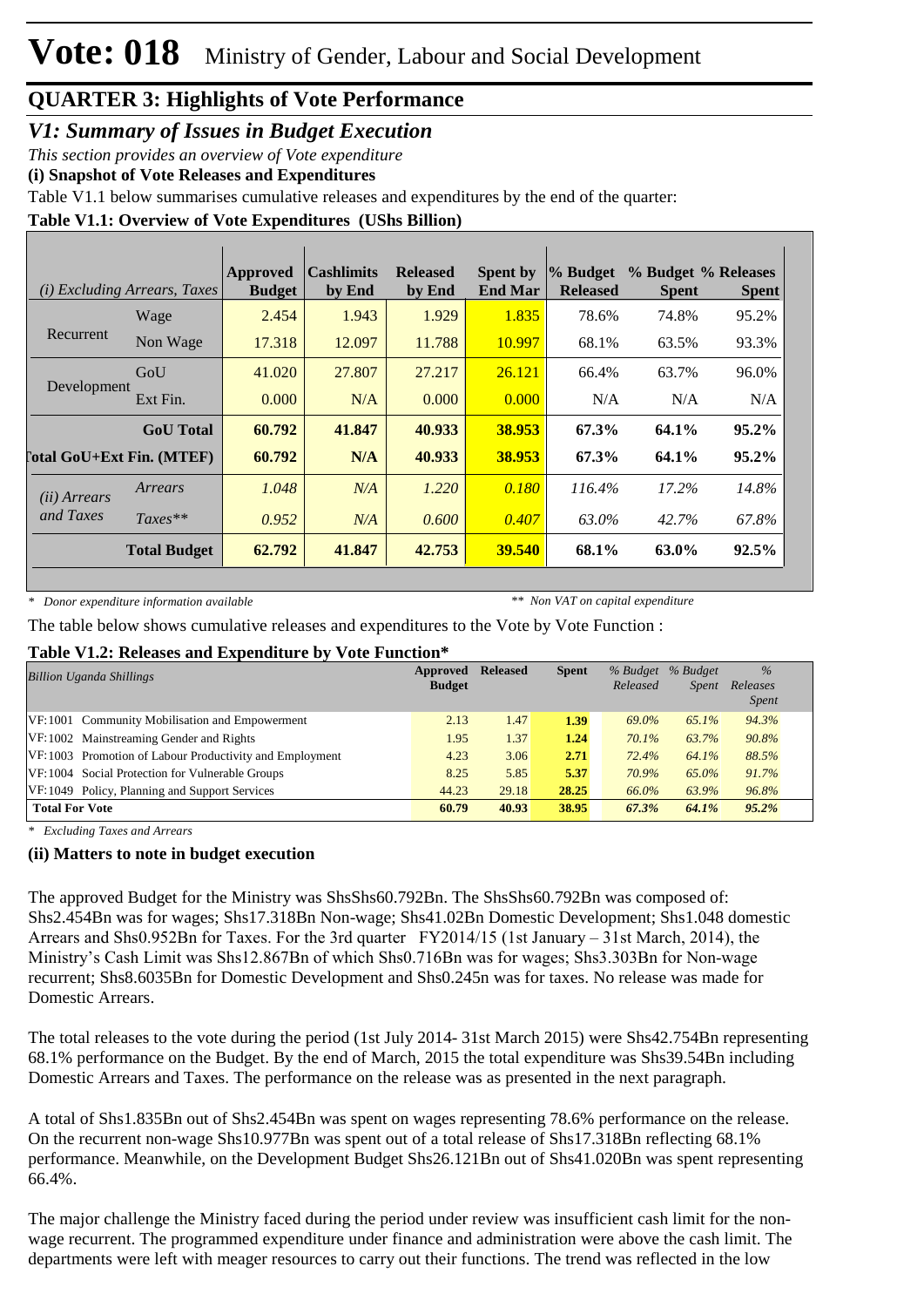targets for the various outputs of for the five (5) vote functions

#### **Table V1.3: High Unspent Balances and Over-Expenditure in the Domestic Budget (Ushs Bn)**

#### *(i) Major unpsent balances* **Programs , Projects and Items**

*VF:1049 Policy, Planning and Support Services*

Headquarters, Planning and Policy **1.08Bn Shs** Programme/Project: 01

Reason: procurement related

#### *Items*

**1.04Bn Shs** Item: 321605 Domestic arrears (Budgeting)

Reason: All the money was spent

**Programs , Projects and Items**

*VF:1049 Policy, Planning and Support Services*

1.07Bn Shs Programme/Project: 0345 Strengthening MSLGD

Reason: Money for project support

**Programs , Projects and Items**

*VF:1004 Social Protection for Vulnerable Groups*

**0.50 Bn Shs** Programme/Project: 05 Youth and Children Affairs

Reason:

#### *(ii) Expenditures in excess of the original approved budget*

*\* Excluding Taxes and Arrears*

#### *V2: Performance Highlights*

*This section provides highlights of output performance, focusing on key outputs and actions impelemented to improve section performance.*

#### **Table V2.1: Key Vote Output Indicators and Expenditures\***

| <i>Vote. Vote Function</i><br><b>Key Output</b>                 | <b>Approved Budget and</b><br><b>Planned outputs</b>                                      | <b>Cumulative Expenditure</b><br>and Performance            | <b>Status and Reasons for</b><br>any Variation from Plans |
|-----------------------------------------------------------------|-------------------------------------------------------------------------------------------|-------------------------------------------------------------|-----------------------------------------------------------|
|                                                                 | Vote Function: 1001 Community Mobilisation and Empowerment                                |                                                             |                                                           |
| <b>Output: 100101</b>                                           | Policies, Sector plans Guidelines and Standards on Community Mobilisation and Empowerment |                                                             |                                                           |
| <i>Description of Performance:</i> - 31 officers paid salaries; |                                                                                           | - 22 officers paid salaries;<br>- 1000 copies of the Uganda | Met                                                       |
|                                                                 | $-1,000$ copies of the                                                                    | <b>National Adult Literacy Policy</b>                       |                                                           |
|                                                                 | <b>Community Development</b>                                                              | printed;                                                    |                                                           |
|                                                                 | Policy and Action plan printed                                                            | - Community Development                                     |                                                           |
|                                                                 | and disseminated to the                                                                   | Policy and Action plan finalised                            |                                                           |
|                                                                 | stakeholders (710 copies to                                                               | and approved by Top Policy                                  |                                                           |
|                                                                 | LGs, 50 copies NGOs and                                                                   | Management:                                                 |                                                           |
|                                                                 | FBOs, 200 copies to parliament, - Contract staff salaries for six                         |                                                             |                                                           |
|                                                                 | 40 copies to the Ministries);                                                             | (6) staff paid;                                             |                                                           |
|                                                                 |                                                                                           | - NSSF Contribution for six (6)                             |                                                           |
|                                                                 | - 1,000 copies of the National                                                            | staff;                                                      |                                                           |
|                                                                 | Family Policy printed and                                                                 | - Integrated guide and packages                             |                                                           |
|                                                                 | disseminated:                                                                             | for community mobilization on                               |                                                           |
|                                                                 |                                                                                           | food and nutrition security                                 |                                                           |
|                                                                 | - Final report on inventorying                                                            | drafted:                                                    |                                                           |
|                                                                 | printed:                                                                                  | - National Family Policy                                    |                                                           |
|                                                                 |                                                                                           | finalized:                                                  |                                                           |
|                                                                 | - National Family Policy                                                                  | - Policy briefs on HIV, GBV,                                |                                                           |
|                                                                 | finalized;                                                                                | Maternal Health and Family                                  |                                                           |
|                                                                 |                                                                                           | Planning developed in 9                                     |                                                           |
|                                                                 | - 1,000 copies of the Inventory                                                           | cultural institutions                                       |                                                           |
|                                                                 | Strategy printed;                                                                         | - Entertainment guidelines                                  |                                                           |
|                                                                 |                                                                                           | finalised;                                                  |                                                           |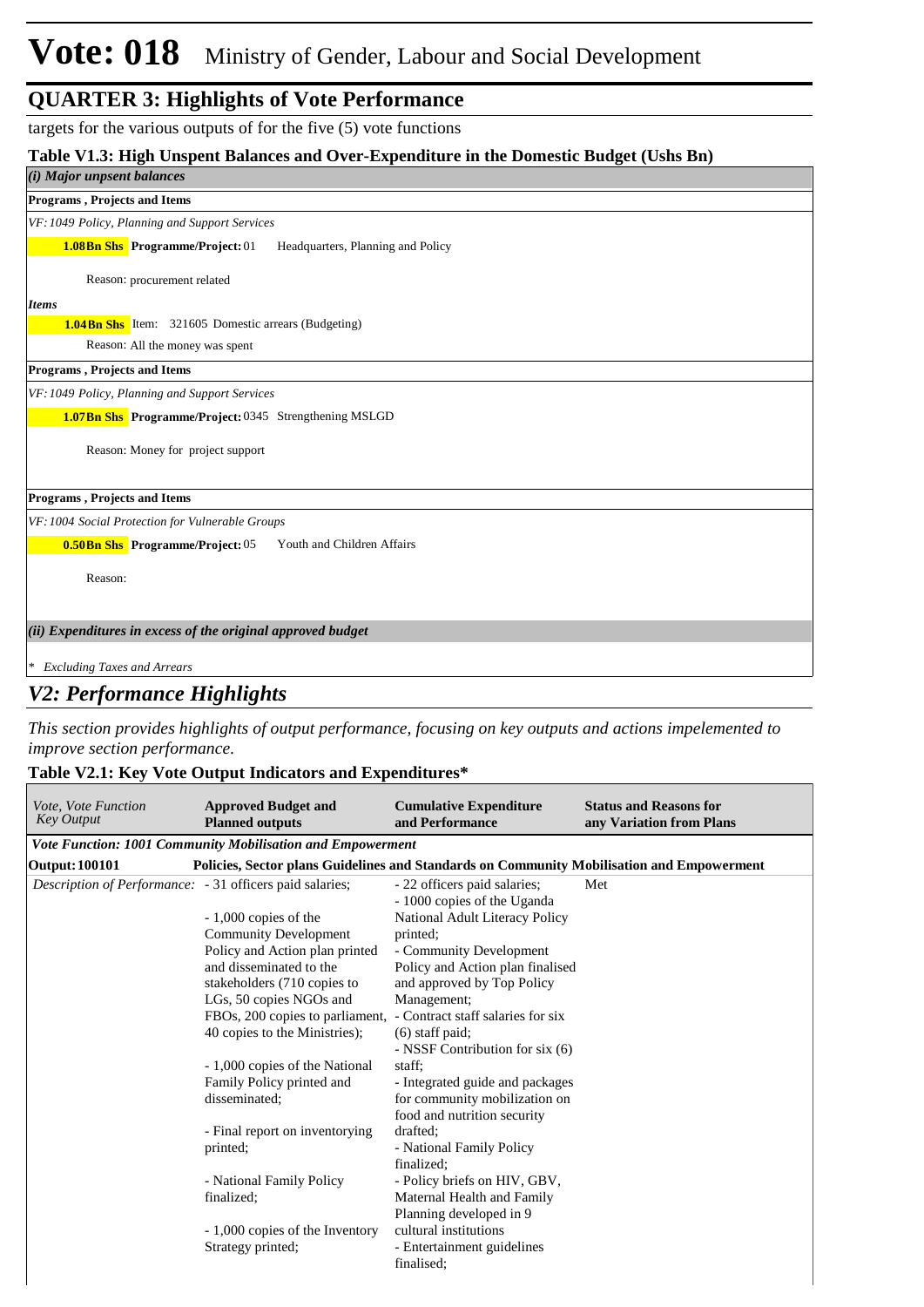*Performance Indicators:*

| Vote, Vote Function<br><b>Key Output</b>                                              | <b>Approved Budget and</b><br><b>Planned outputs</b>                                                                                                                                                                                          | <b>Cumulative Expenditure</b><br>and Performance                                                                                                                                                                               | <b>Status and Reasons for</b><br>any Variation from Plans |
|---------------------------------------------------------------------------------------|-----------------------------------------------------------------------------------------------------------------------------------------------------------------------------------------------------------------------------------------------|--------------------------------------------------------------------------------------------------------------------------------------------------------------------------------------------------------------------------------|-----------------------------------------------------------|
|                                                                                       | - 500 copies of the Kiswahili<br>Bill printed;                                                                                                                                                                                                | - Review of the institution of<br>traditional or cultural leaders<br>Act, 2011 is on-going; and                                                                                                                                |                                                           |
|                                                                                       | - 2,000 copies of the inventory<br>document printed;                                                                                                                                                                                          | - Creative Economy Action Plan<br>finalized.                                                                                                                                                                                   |                                                           |
|                                                                                       | - 435 copies of the National<br><b>Adult Literacy Policy</b><br>disseminated to stakeholders;<br>and                                                                                                                                          |                                                                                                                                                                                                                                |                                                           |
|                                                                                       | - 400 copies of the FAL<br>guidelines printed and<br>disseminated to all stakeholders.                                                                                                                                                        |                                                                                                                                                                                                                                |                                                           |
| Performance Indicators:                                                               |                                                                                                                                                                                                                                               |                                                                                                                                                                                                                                |                                                           |
| Number of community<br>mobilization and<br>empowerment policy<br>guidelines developed | 8                                                                                                                                                                                                                                             | 8                                                                                                                                                                                                                              |                                                           |
| <b>Output Cost:</b>                                                                   | UShs Bn:<br>0.535                                                                                                                                                                                                                             | UShs Bn:                                                                                                                                                                                                                       | 62.0%<br>0.332 % Budget Spent:                            |
| Output: 100102                                                                        | <b>Advocacy and Networking</b>                                                                                                                                                                                                                |                                                                                                                                                                                                                                |                                                           |
| Description of Performance: - International Day for the                               | Family and the World Culture<br>Day commemorated on 15 May<br>and 21st May 2015 respectively; - National Symposium in                                                                                                                         | - 13 Contract staff paid salaries; Met<br>- Five (5) Contract staff paid<br>salaries;                                                                                                                                          |                                                           |
|                                                                                       | - Community inventory<br>mapping conducted in 4<br>communities of Alur in Nebbi,<br>Ik in Kaabong, Basongora in<br>Kasese and Acholi in Gulu;                                                                                                 | commemoration of the<br>International Literacy Day in<br>Uganda held at Grand Imperial;<br>- NSSF Contribution for five (5)<br>staff;<br>- DCDO conference to enhance                                                          |                                                           |
|                                                                                       | - Quarterly Cultural Forum<br>meetings held;                                                                                                                                                                                                  | community mobilization for<br>nutrition conducted;<br>- Intangible Cultural Heritage<br>inventorying conducted in four                                                                                                         |                                                           |
|                                                                                       | - Ministry represented on<br>convection meetings<br>(Convention on Intangibles and<br>Promotion of Kiswahili in East                                                                                                                          | (4) communities of Alur in<br>Nebbi, Ik in Kaabong,<br>Basongora in Kasese and<br>Acholi in Gulu; and                                                                                                                          |                                                           |
|                                                                                       | Africa);                                                                                                                                                                                                                                      | - Intangible Cultural Heritage<br>inventories in four (4)                                                                                                                                                                      |                                                           |
|                                                                                       | - 1000 stakeholders mobilised<br>to commemorate International<br>Literacy Day on 8th September<br>2014;                                                                                                                                       | communities of Alur in Nebbi,<br>Ik in Kaabong, Basongora in<br>Kasese and Acholi in Gulu<br>printed.                                                                                                                          |                                                           |
|                                                                                       | - 200 copies of the FAL<br><b>Statistical Abstract for</b><br>FY2014/15 printed and<br>disseminated.                                                                                                                                          |                                                                                                                                                                                                                                |                                                           |
| <b>Output Cost:</b>                                                                   | UShs Bn:<br>0.246                                                                                                                                                                                                                             | UShs Bn:<br>0.151                                                                                                                                                                                                              | % Budget Spent:<br>61.3%                                  |
| <b>Output: 100104</b>                                                                 | <b>Training, Skills Development and Training Materials</b>                                                                                                                                                                                    |                                                                                                                                                                                                                                |                                                           |
| Description of Performance: - Parenting guidelines                                    | disseminated;                                                                                                                                                                                                                                 | - 1500 copies of NALIP<br>policies printed and<br>disseminated;                                                                                                                                                                | Met                                                       |
|                                                                                       | - 24,986 FAL Materials (2,000<br>Primers, 2,000 instructors<br>guide, 2,000 Follow up<br>Readers and 18,986 FAL<br>Learners Certificates) printed<br>and disseminated to LGs; and<br>- 4 sets of Adult Learners'<br>examinations prepared and | - Contract staff salaries for three<br>(3) staff paid;<br>- NSSF Contribution for three<br>$(3)$ staff paid;<br>- 3000 FAL Learners<br>Certificates printed;<br>- 3000 posters printed; and<br>- Parenting guidelines reviewed |                                                           |
|                                                                                       | distributed to all Local<br>Governments.                                                                                                                                                                                                      | and finalised.                                                                                                                                                                                                                 |                                                           |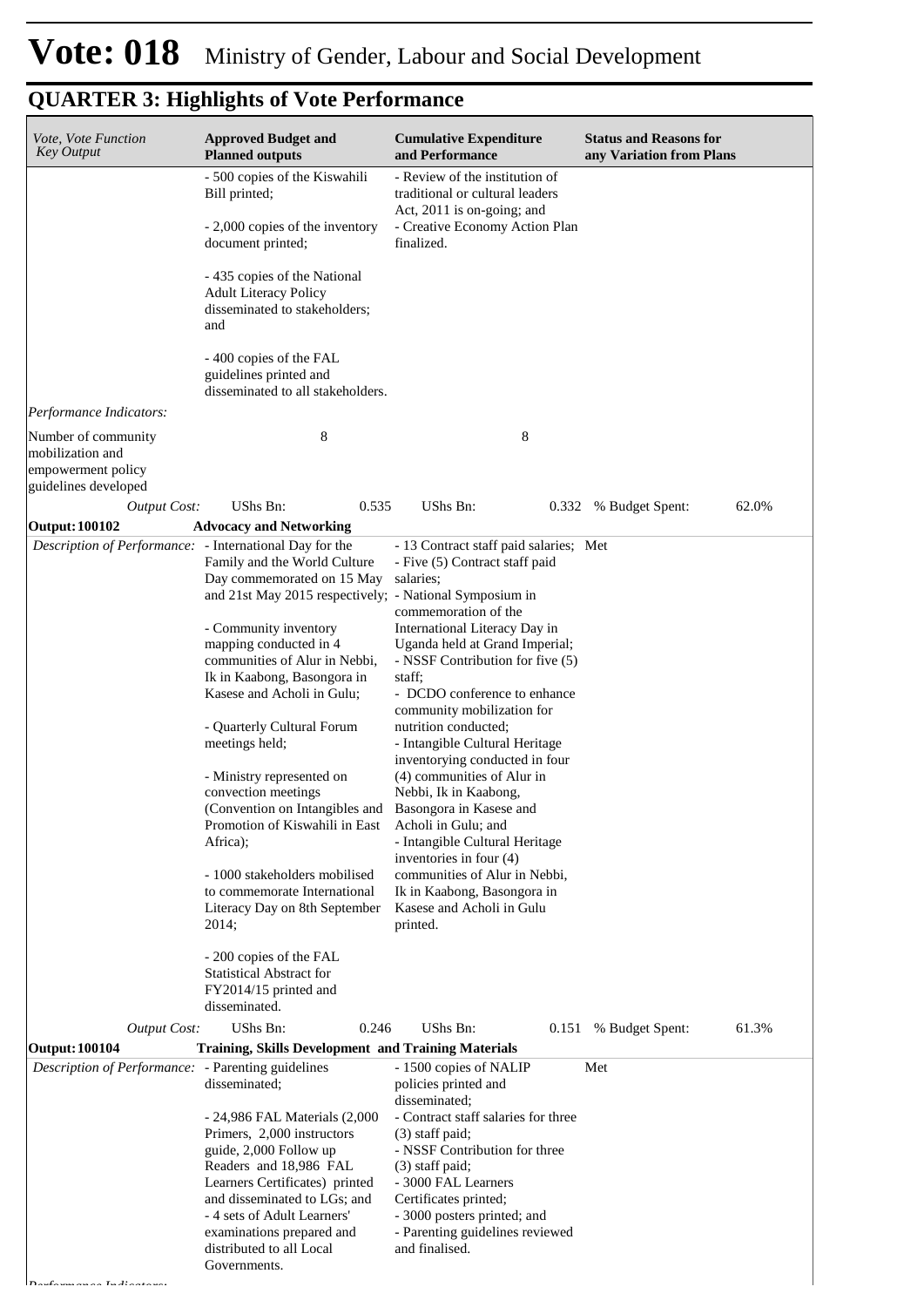| Vote, Vote Function<br>Key Output                                                 | <b>Approved Budget and</b><br><b>Planned outputs</b>                                                                                                                                                                                                                                                                                                                                                                                                                                                                                                                                                                                                                                                                                                                                                                                                                                                                                                                                                                    | <b>Cumulative Expenditure</b><br>and Performance                                                                                                                                                                                                                                                                                                                                                                                                                                                                                                                                                                                                                                                                                                                                                                                                                                                                                                                                                                                                                                                                                                                                                                                                       | <b>Status and Reasons for</b><br>any Variation from Plans |
|-----------------------------------------------------------------------------------|-------------------------------------------------------------------------------------------------------------------------------------------------------------------------------------------------------------------------------------------------------------------------------------------------------------------------------------------------------------------------------------------------------------------------------------------------------------------------------------------------------------------------------------------------------------------------------------------------------------------------------------------------------------------------------------------------------------------------------------------------------------------------------------------------------------------------------------------------------------------------------------------------------------------------------------------------------------------------------------------------------------------------|--------------------------------------------------------------------------------------------------------------------------------------------------------------------------------------------------------------------------------------------------------------------------------------------------------------------------------------------------------------------------------------------------------------------------------------------------------------------------------------------------------------------------------------------------------------------------------------------------------------------------------------------------------------------------------------------------------------------------------------------------------------------------------------------------------------------------------------------------------------------------------------------------------------------------------------------------------------------------------------------------------------------------------------------------------------------------------------------------------------------------------------------------------------------------------------------------------------------------------------------------------|-----------------------------------------------------------|
| Proportion of sub counties<br>implementing Functional<br>Adult Literacy programme | 50                                                                                                                                                                                                                                                                                                                                                                                                                                                                                                                                                                                                                                                                                                                                                                                                                                                                                                                                                                                                                      | 50                                                                                                                                                                                                                                                                                                                                                                                                                                                                                                                                                                                                                                                                                                                                                                                                                                                                                                                                                                                                                                                                                                                                                                                                                                                     |                                                           |
| No. of FAL materials printed<br>No. of enrolled FAL learners                      | 24,986<br>150,000                                                                                                                                                                                                                                                                                                                                                                                                                                                                                                                                                                                                                                                                                                                                                                                                                                                                                                                                                                                                       | $\boldsymbol{0}$<br>150000                                                                                                                                                                                                                                                                                                                                                                                                                                                                                                                                                                                                                                                                                                                                                                                                                                                                                                                                                                                                                                                                                                                                                                                                                             |                                                           |
| <b>Output Cost:</b>                                                               | <b>UShs Bn:</b><br>0.089                                                                                                                                                                                                                                                                                                                                                                                                                                                                                                                                                                                                                                                                                                                                                                                                                                                                                                                                                                                                | UShs Bn:<br>0.048                                                                                                                                                                                                                                                                                                                                                                                                                                                                                                                                                                                                                                                                                                                                                                                                                                                                                                                                                                                                                                                                                                                                                                                                                                      | % Budget Spent:<br>53.6%                                  |
| Output: 100105                                                                    | <b>Monitoring, Technical Support Supervision and Backstopping</b>                                                                                                                                                                                                                                                                                                                                                                                                                                                                                                                                                                                                                                                                                                                                                                                                                                                                                                                                                       |                                                                                                                                                                                                                                                                                                                                                                                                                                                                                                                                                                                                                                                                                                                                                                                                                                                                                                                                                                                                                                                                                                                                                                                                                                                        |                                                           |
| Description of Performance: - 60 Local Governments                                |                                                                                                                                                                                                                                                                                                                                                                                                                                                                                                                                                                                                                                                                                                                                                                                                                                                                                                                                                                                                                         | -14 LGs monitored on the                                                                                                                                                                                                                                                                                                                                                                                                                                                                                                                                                                                                                                                                                                                                                                                                                                                                                                                                                                                                                                                                                                                                                                                                                               | Met                                                       |
|                                                                                   | provided with technical<br>backstopping, evaluation and<br>monitoring services on<br>community development<br>functions and FAL activities.<br>(15 LGs from each of the 4)<br>regions: North, (Abim,<br>Agagago, Adjumani, Alebtong,<br>Amolatar, Amudat, Amuria,<br>Amuru, Apac, Dokolo, Gulu,<br>Kaberamaido, Kitgum, Lira and<br>Pader); East (Bududa,<br>Bukedea, Kapchorwa, Mbale,<br>Manafwa, Luuka, Iganga,<br>Pallisa, Bugiri, Bukwo, Jinja,<br>Serere, Kumi, Soroti and<br>Busia); West (Kiryandongo,<br>Bulisa, Hoima, Masindi,<br>Ntoroko, Kamwengye,<br>Kabarole, Kasese, Kibaale,<br>Kyegegwa, Kyenjojo, Masindi,<br>Ntoroko, Ibanda and Bushenyi)<br>and Central (Rakai, Butambala,<br>Gomba, Rakai, Masaka,<br>Buikwe, Lwengo, Masaka,<br>Nakaseke, Mubende,<br>Ssembabule, Kayunga,<br>Bukomasimbi, Kiboga and<br>Mityana);<br>- 8 districts supported (East-<br>Soroti, Kaboong; Central -<br>Nakasongola, Kayunga; West-<br>Mbarara, Kabale; North-<br>Kitgum, Arua) on culture and<br>family issues; | culture and family functions.<br>The LGs are of Soroti and<br>Kaboong in the Eastern Region;<br>-Monitoring visit for cultural<br>leaders in Karamoja held;<br>- 44 Local Governments<br>provided with technical<br>backstopping, evaluation and<br>monitoring services. These LGs<br>of Masaka, Rakai, Kalungu,<br>Butambala, Gomba, Mityana,<br>Masindi, Hoima, Buliisa,<br>Bukomansimbi, Lwengo and<br>Sembabule, Mayuge, Bugiri,<br>Namayingo, Bududa Manafwa,<br>Mbale, Paliisa, Budaka,<br>Kibuku, Bulambuli, Sironko,<br>Kapchorwa, Kamuli, Buyende<br>and Kaliro Jinja, Iganga,<br>Bulambuli, Kayunga, Busia,<br>Tororo, Namutumba, Butaleja,<br>Soroti, Bukwo, Kween,<br>Bukedea, Serere and Kumi.<br>- 45 Local Governments<br>provided with support<br>supervision of FAL activities.<br>The LGs included Katakwi,<br>Amuria, Ngora, Amuru, Gulu,<br>Nwoya, Pader, Kitgum, Lamwo,<br>Lira, Otuke, Alebtong,<br>Kaberamaido, Dokolo,<br>Amolatar, Adjumani, Moyo,<br>Napak, Yumbe, Moroto,<br>Kotido, Arua, Nebbi, Zombo,<br>Apac, Kole and Oyam, Hoima,<br>Masindi, Kibaale, Kiruhura,<br>Ibanda, Rubirizi, Buhweju,<br>Bushenyi, Sheema, Mitooma,<br>Rukungiri, Kanungu, Kabale,<br>Kisoro, Kiryandongo, Buliisa,<br>Mbarara and Ntungamo. |                                                           |
| <b>Output Cost:</b>                                                               | UShs Bn:<br>0.168                                                                                                                                                                                                                                                                                                                                                                                                                                                                                                                                                                                                                                                                                                                                                                                                                                                                                                                                                                                                       | UShs Bn:<br>0.104                                                                                                                                                                                                                                                                                                                                                                                                                                                                                                                                                                                                                                                                                                                                                                                                                                                                                                                                                                                                                                                                                                                                                                                                                                      | 61.7%<br>% Budget Spent:                                  |
| Output: 100151                                                                    | <b>Support to Traditional Leaders provided</b>                                                                                                                                                                                                                                                                                                                                                                                                                                                                                                                                                                                                                                                                                                                                                                                                                                                                                                                                                                          |                                                                                                                                                                                                                                                                                                                                                                                                                                                                                                                                                                                                                                                                                                                                                                                                                                                                                                                                                                                                                                                                                                                                                                                                                                                        |                                                           |
| Description of Performance: - 11 approved Traditional                             | Leaders supported with a<br>monthly grant of Shs0.005Bn.<br>These are from Alur Kingdom,<br>Acholi Kingdom, Bunyoro<br>Kitara Kingdom, Obwa<br>Kamuswaga bwa Kooki, Tooro<br>Kingdom, Langi Chiefdom,<br>Buruli Chiefdom, Teso<br>Chiefdom, Obusinga bwa<br>Rwenzururu; Tieng dhola<br>Chiefdom and Inzu Ya Masaba                                                                                                                                                                                                                                                                                                                                                                                                                                                                                                                                                                                                                                                                                                      | - Shs0.455Bn transferred to the<br>11 Cultural Institutions of<br>leaders of Alur Kingdom,<br>Acholi Kingdom, Bunyoro<br>Kitara Kingdom, Obwa<br>Kamuswaga bwa Kooki, Tooro<br>Kingdom, Langi Chiefdom,<br>Buruli Chiefdom, Teso<br>Chiefdom, Obusinga bwa<br>Rwenzururu; Tieng dhola<br>Chiefdom and Inzu Ya Masaba.                                                                                                                                                                                                                                                                                                                                                                                                                                                                                                                                                                                                                                                                                                                                                                                                                                                                                                                                  | Government approved 3 more<br>traditional leaders         |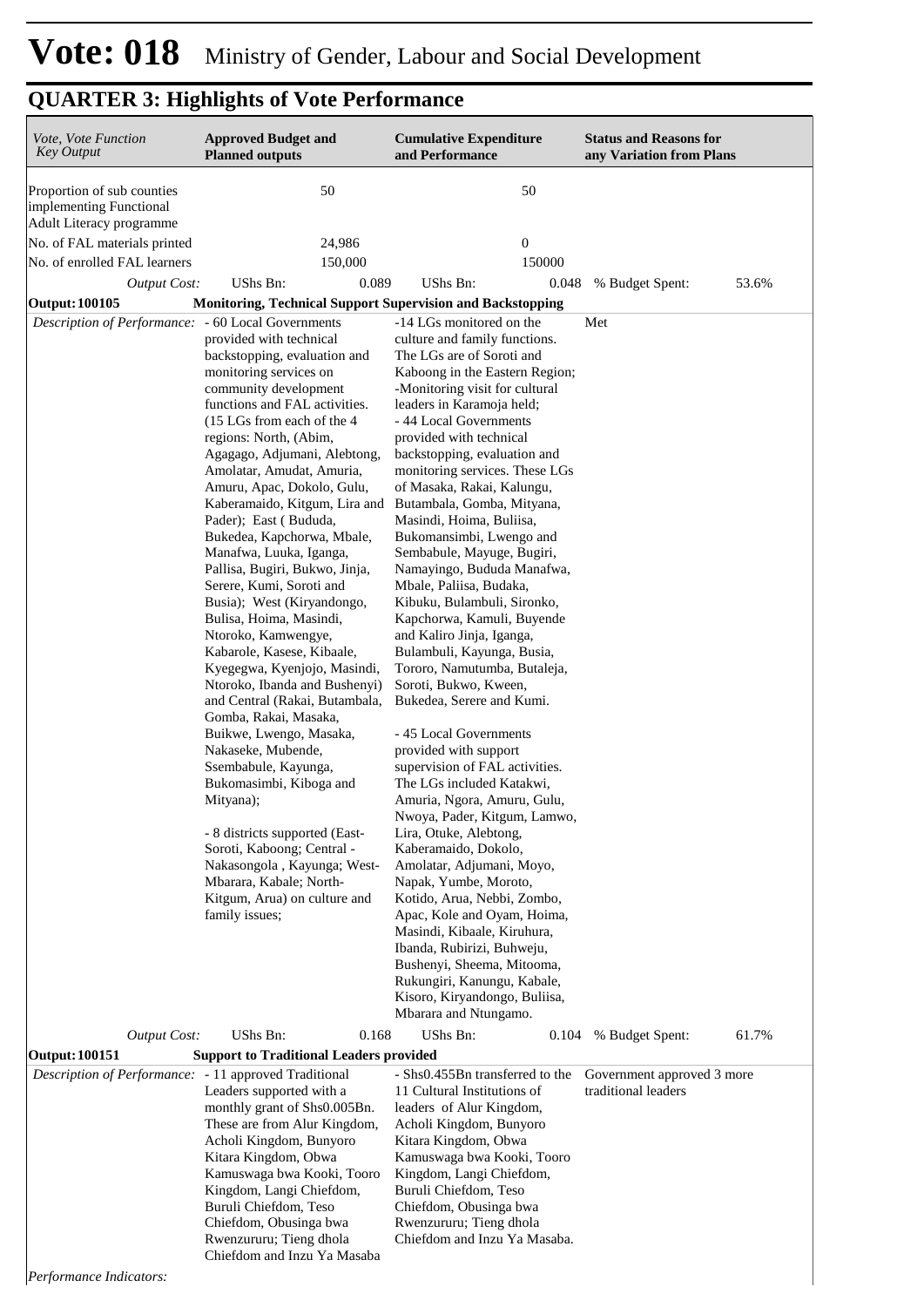| Vote, Vote Function<br>Key Output                                                                                            | <b>Approved Budget and</b><br><b>Planned outputs</b>                                                                                                                                                                                                                                                                                                                                                                                                                                                                                                                                                                                                                                                                                                                           | <b>Cumulative Expenditure</b><br>and Performance                                                                                                                                                                                                                                                                                                                                                                                                                                                                                                                                                                                                                                                                                                                                                                                                                                                                                                                                                                                                                                                                                                                                |       | <b>Status and Reasons for</b><br>any Variation from Plans |       |
|------------------------------------------------------------------------------------------------------------------------------|--------------------------------------------------------------------------------------------------------------------------------------------------------------------------------------------------------------------------------------------------------------------------------------------------------------------------------------------------------------------------------------------------------------------------------------------------------------------------------------------------------------------------------------------------------------------------------------------------------------------------------------------------------------------------------------------------------------------------------------------------------------------------------|---------------------------------------------------------------------------------------------------------------------------------------------------------------------------------------------------------------------------------------------------------------------------------------------------------------------------------------------------------------------------------------------------------------------------------------------------------------------------------------------------------------------------------------------------------------------------------------------------------------------------------------------------------------------------------------------------------------------------------------------------------------------------------------------------------------------------------------------------------------------------------------------------------------------------------------------------------------------------------------------------------------------------------------------------------------------------------------------------------------------------------------------------------------------------------|-------|-----------------------------------------------------------|-------|
| No of traditional / cultural<br>leaders supported                                                                            | 11                                                                                                                                                                                                                                                                                                                                                                                                                                                                                                                                                                                                                                                                                                                                                                             | 14                                                                                                                                                                                                                                                                                                                                                                                                                                                                                                                                                                                                                                                                                                                                                                                                                                                                                                                                                                                                                                                                                                                                                                              |       |                                                           |       |
| <b>Output Cost:</b>                                                                                                          | UShs Bn:<br>0.660                                                                                                                                                                                                                                                                                                                                                                                                                                                                                                                                                                                                                                                                                                                                                              | <b>UShs Bn:</b>                                                                                                                                                                                                                                                                                                                                                                                                                                                                                                                                                                                                                                                                                                                                                                                                                                                                                                                                                                                                                                                                                                                                                                 | 0.455 | % Budget Spent:                                           | 68.9% |
| <b>Output: 100152</b>                                                                                                        | Support to National Library of Uganda (Development Project, Wage and Non Wage Subvention)                                                                                                                                                                                                                                                                                                                                                                                                                                                                                                                                                                                                                                                                                      |                                                                                                                                                                                                                                                                                                                                                                                                                                                                                                                                                                                                                                                                                                                                                                                                                                                                                                                                                                                                                                                                                                                                                                                 |       |                                                           |       |
|                                                                                                                              | Description of Performance: - One Autonomous Institution<br>i.e the National Library of<br>Uganda supported with<br>Shs0.281bn and Shs0.150bn as<br>Wage and Non Wage<br>Subvention respectively to<br>monitor and evaluate 14 Public<br>Library activities country wide.                                                                                                                                                                                                                                                                                                                                                                                                                                                                                                      | - Wage Subvention and Non-<br>wage subvention to National<br>Library of Uganda disbursed to<br>monitor and evaluate public<br>Library activities country wide.                                                                                                                                                                                                                                                                                                                                                                                                                                                                                                                                                                                                                                                                                                                                                                                                                                                                                                                                                                                                                  |       | Met                                                       |       |
| <b>Output Cost:</b>                                                                                                          | UShs Bn:<br>0.431                                                                                                                                                                                                                                                                                                                                                                                                                                                                                                                                                                                                                                                                                                                                                              | UShs Bn:                                                                                                                                                                                                                                                                                                                                                                                                                                                                                                                                                                                                                                                                                                                                                                                                                                                                                                                                                                                                                                                                                                                                                                        |       | 0.297 % Budget Spent:                                     | 68.9% |
| <b>Vote Function Cost</b>                                                                                                    | <b>UShs Bn:</b>                                                                                                                                                                                                                                                                                                                                                                                                                                                                                                                                                                                                                                                                                                                                                                | 2.129 UShs Bn:                                                                                                                                                                                                                                                                                                                                                                                                                                                                                                                                                                                                                                                                                                                                                                                                                                                                                                                                                                                                                                                                                                                                                                  |       | 1.385 % Budget Spent:                                     | 65.1% |
| Vote Function: 1002 Mainstreaming Gender and Rights                                                                          |                                                                                                                                                                                                                                                                                                                                                                                                                                                                                                                                                                                                                                                                                                                                                                                |                                                                                                                                                                                                                                                                                                                                                                                                                                                                                                                                                                                                                                                                                                                                                                                                                                                                                                                                                                                                                                                                                                                                                                                 |       |                                                           |       |
| <b>Output: 100201</b>                                                                                                        | Policies, Guidelines and Standards for mainstreaming Gender & Other Social Dev't Concerns                                                                                                                                                                                                                                                                                                                                                                                                                                                                                                                                                                                                                                                                                      |                                                                                                                                                                                                                                                                                                                                                                                                                                                                                                                                                                                                                                                                                                                                                                                                                                                                                                                                                                                                                                                                                                                                                                                 |       |                                                           |       |
| Description of Performance: - 30 Staff paid salaries;                                                                        | - Uganda National Gender<br>Policy (2007) reviewed;<br>- Action Plan for<br>implementation of the Uganda<br>Gender Policy formulated;<br>- 2,400 copies of the Guidelines<br>for establishment of GBV<br>Shelters printed and<br>disseminated:<br>- Capacity of 2 MDAs built to<br>mainstream Gender and Rights<br>into their policies, plans and<br>programmes (MAAIF & JLOS);<br>- 1,240 copies of the Equity<br>Promotion Strategy and the<br>Human Rights Mainstreaming<br>Strategy printed and<br>disseminated to 24 LGs of<br>Ibanda, Isingiro, Ntugamo,<br>Mitoma, Bushenyi, Kasese,<br>Sironko, Bududa,<br>Kapchorwa, Gulu, Pader,<br>Kitgum, Mbarara, Kiruhura,<br>Lwengo, Mubende, Mityana,<br>Kabarole, Lira, Dokolo, Nwoya,<br>Luwero, Nakaseke and<br>Nakasongola | - 26 Officers paid salaries;<br>- Consultant to review the<br><b>Uganda National Gender Policy</b><br>$(2007)$ procured;<br>- National Gender Based<br>Violence Policy Action plan<br>validated;<br>- Capacity of 2 MDAs built to<br>mainstream Gender and Rights<br>into their policies, plans and<br>programmes. (NPA & JLOS);<br>- Gender mainstreaming<br>guidelines to support MDAs to<br>mainstream gender in their<br>policies, plans and programmes<br>budgets and in all their<br>functions developed;<br>- Finalised and printed 400<br>copies of the FGM Hand book;<br>- Finalised the National GBV<br>Database after harmonization of<br>GBV IMS and MIS;<br>- Produced a documentary on<br>FGM and the legal processes<br>produced in Pokot Language<br>with English sub titles "The<br>fight against FGM";<br>- 100 copies of FGM guidelines,<br>50 copies of FGM Act, 50<br>copies of GBV shelter<br>guidelines given to target<br>stakeholders in all 5 FGM<br>practicing Districts and<br>NGOs/CBOs for use at lower<br>levels; and<br>- Established a telephone<br>hotline (0800775775) to aid in<br>provision of legal services to<br>FGM survivors/victims. |       | Met                                                       |       |
| Performance Indicators:                                                                                                      |                                                                                                                                                                                                                                                                                                                                                                                                                                                                                                                                                                                                                                                                                                                                                                                |                                                                                                                                                                                                                                                                                                                                                                                                                                                                                                                                                                                                                                                                                                                                                                                                                                                                                                                                                                                                                                                                                                                                                                                 |       |                                                           |       |
| No of sectors that have<br>mainstreamed gender and<br>other social development<br>concerns into their Plans,<br>Budgets, etc | 2                                                                                                                                                                                                                                                                                                                                                                                                                                                                                                                                                                                                                                                                                                                                                                              | 2                                                                                                                                                                                                                                                                                                                                                                                                                                                                                                                                                                                                                                                                                                                                                                                                                                                                                                                                                                                                                                                                                                                                                                               |       |                                                           |       |
| No of policies, guidelines<br>and standards for<br>mainstreaming Gender &                                                    | 5                                                                                                                                                                                                                                                                                                                                                                                                                                                                                                                                                                                                                                                                                                                                                                              | 6                                                                                                                                                                                                                                                                                                                                                                                                                                                                                                                                                                                                                                                                                                                                                                                                                                                                                                                                                                                                                                                                                                                                                                               |       |                                                           |       |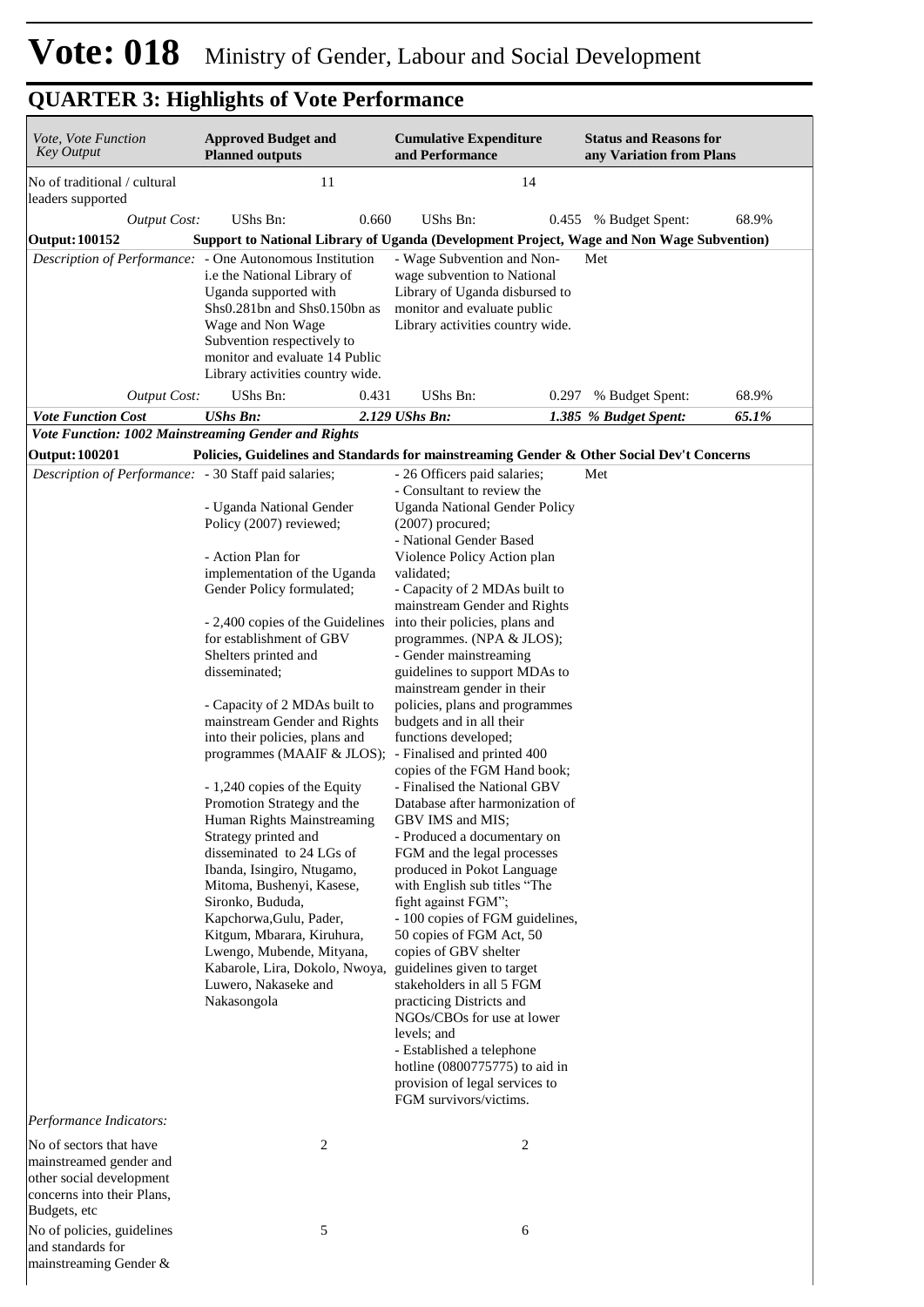| other Social Development<br>Concerns<br>UShs Bn:<br>UShs Bn:<br>0.454<br>68.5%<br><b>Output Cost:</b><br>% Budget Spent:<br>0.311<br><b>Advocacy and Networking</b><br><b>Output: 100202</b><br>Description of Performance:<br>- 3,000 stakeholders mobilized<br>- Follow up on the UN Report<br>Met<br>to attend the International<br>on Economic Social and<br>Women's Day on 8th March<br>Cultural Rights.;<br>2015;<br>- 35 staff of Ministry counseled<br>- 16 days of activism against<br>and referred for health services;<br>GBV;<br>- 2 documentaries made on MH,<br>- CEADAW 7th country Report FP, GBV pronouncements of<br>finalised and submitted;<br>Buganda Cultural Institution<br>and lessons learnt on GBV<br>- UN 59th Conference in NY<br>interventions with uniformed<br>attended;<br>- Follow up on the UN Report<br>forces;<br>on Economic Social and<br>- 1 documentary on GBV Joint<br>Cultural Rights; and<br>programme to address GBV in<br>- 20 staff of Ministry counseled<br>Busoga region made;<br>and referred for health services.<br>- A media debrief was<br>conducted that presented<br>information on the Ministry<br>interventions on SRH and RR;<br>- 16 days of activism against<br>GBV commemorated;<br>- 5th issue of the Uganda<br>Woman Magazine printed and<br>disseminated;<br>- A media brief that presented<br>information on the Ministry's<br>interventions on addressing<br>GBV and milestones reached;<br>- African Union Solemn<br>Declaration Report submitted;<br>- Supported 8 districts of<br>Busoga with UGX 3M to<br>organize the commemoration of<br>16 Days of activism against<br>GBV in Busoga;<br>- Provided 2.5m for each of the<br>districts to coordinate GBV<br>prevention and response;<br>- Supported 15 drama groups<br>and reached 2000 people with<br>anti-FGM messages;<br>- A video documentary on<br>traditional FGM, Child<br>marriage and SGBV produced'<br>- Commemorated the Sabiny<br>Cultural Day where H.E the<br>President signed pledge to end<br>FGM and child marriages; and<br>- 3000 stakeholders mobilized<br>to attend the International<br>Women's Day on 8th March<br>2015.<br>UShs Bn:<br>UShs Bn:<br>Output Cost:<br>0.264<br>52.1%<br>0.138<br>% Budget Spent:<br><b>Output: 100204</b><br>Capacity building for Gender and Rights Equality and Equity | Vote, Vote Function<br><b>Key Output</b> | <b>Approved Budget and</b><br><b>Planned outputs</b> | <b>Cumulative Expenditure</b><br>and Performance | <b>Status and Reasons for</b><br>any Variation from Plans |  |
|--------------------------------------------------------------------------------------------------------------------------------------------------------------------------------------------------------------------------------------------------------------------------------------------------------------------------------------------------------------------------------------------------------------------------------------------------------------------------------------------------------------------------------------------------------------------------------------------------------------------------------------------------------------------------------------------------------------------------------------------------------------------------------------------------------------------------------------------------------------------------------------------------------------------------------------------------------------------------------------------------------------------------------------------------------------------------------------------------------------------------------------------------------------------------------------------------------------------------------------------------------------------------------------------------------------------------------------------------------------------------------------------------------------------------------------------------------------------------------------------------------------------------------------------------------------------------------------------------------------------------------------------------------------------------------------------------------------------------------------------------------------------------------------------------------------------------------------------------------------------------------------------------------------------------------------------------------------------------------------------------------------------------------------------------------------------------------------------------------------------------------------------------------------------------------------------------------------------------------------------------------------------------------------------------------------------------------------------------------|------------------------------------------|------------------------------------------------------|--------------------------------------------------|-----------------------------------------------------------|--|
|                                                                                                                                                                                                                                                                                                                                                                                                                                                                                                                                                                                                                                                                                                                                                                                                                                                                                                                                                                                                                                                                                                                                                                                                                                                                                                                                                                                                                                                                                                                                                                                                                                                                                                                                                                                                                                                                                                                                                                                                                                                                                                                                                                                                                                                                                                                                                        |                                          |                                                      |                                                  |                                                           |  |
|                                                                                                                                                                                                                                                                                                                                                                                                                                                                                                                                                                                                                                                                                                                                                                                                                                                                                                                                                                                                                                                                                                                                                                                                                                                                                                                                                                                                                                                                                                                                                                                                                                                                                                                                                                                                                                                                                                                                                                                                                                                                                                                                                                                                                                                                                                                                                        |                                          |                                                      |                                                  |                                                           |  |
|                                                                                                                                                                                                                                                                                                                                                                                                                                                                                                                                                                                                                                                                                                                                                                                                                                                                                                                                                                                                                                                                                                                                                                                                                                                                                                                                                                                                                                                                                                                                                                                                                                                                                                                                                                                                                                                                                                                                                                                                                                                                                                                                                                                                                                                                                                                                                        |                                          |                                                      |                                                  |                                                           |  |
|                                                                                                                                                                                                                                                                                                                                                                                                                                                                                                                                                                                                                                                                                                                                                                                                                                                                                                                                                                                                                                                                                                                                                                                                                                                                                                                                                                                                                                                                                                                                                                                                                                                                                                                                                                                                                                                                                                                                                                                                                                                                                                                                                                                                                                                                                                                                                        |                                          |                                                      |                                                  |                                                           |  |
|                                                                                                                                                                                                                                                                                                                                                                                                                                                                                                                                                                                                                                                                                                                                                                                                                                                                                                                                                                                                                                                                                                                                                                                                                                                                                                                                                                                                                                                                                                                                                                                                                                                                                                                                                                                                                                                                                                                                                                                                                                                                                                                                                                                                                                                                                                                                                        |                                          |                                                      |                                                  |                                                           |  |
|                                                                                                                                                                                                                                                                                                                                                                                                                                                                                                                                                                                                                                                                                                                                                                                                                                                                                                                                                                                                                                                                                                                                                                                                                                                                                                                                                                                                                                                                                                                                                                                                                                                                                                                                                                                                                                                                                                                                                                                                                                                                                                                                                                                                                                                                                                                                                        |                                          |                                                      |                                                  |                                                           |  |
| Description of Performance: - 40 Local Government Staff<br>- 30 Local Governments<br>Met                                                                                                                                                                                                                                                                                                                                                                                                                                                                                                                                                                                                                                                                                                                                                                                                                                                                                                                                                                                                                                                                                                                                                                                                                                                                                                                                                                                                                                                                                                                                                                                                                                                                                                                                                                                                                                                                                                                                                                                                                                                                                                                                                                                                                                                               |                                          |                                                      |                                                  |                                                           |  |

| )utput: 100204 | Capacity building for Gender and Rights Equality and Equity                                                                                                                                                                                                              |                                                                                                                                                                                                                                                           |     |
|----------------|--------------------------------------------------------------------------------------------------------------------------------------------------------------------------------------------------------------------------------------------------------------------------|-----------------------------------------------------------------------------------------------------------------------------------------------------------------------------------------------------------------------------------------------------------|-----|
|                | Description of Performance: - 40 Local Government Staff<br>monitored, mentored and<br>supervised on Mainstreaming<br>Gender and Rights in 4<br>districts. (One district in each)<br>of the four regions: North-<br>Arua, East-Kumi, West-Kisoro<br>and Central-Mityana); | - 30 Local Governments<br>monitored, mentored and<br>supervised on Mainstreaming<br>Gender and Rights;<br>- 15 D/CDOs, 3 probation<br>officers and 26 Community<br>Assistants from Bugiri, Jinja<br>and Mayuge trained on GBV<br>prevention and response; | Met |
|                |                                                                                                                                                                                                                                                                          |                                                                                                                                                                                                                                                           |     |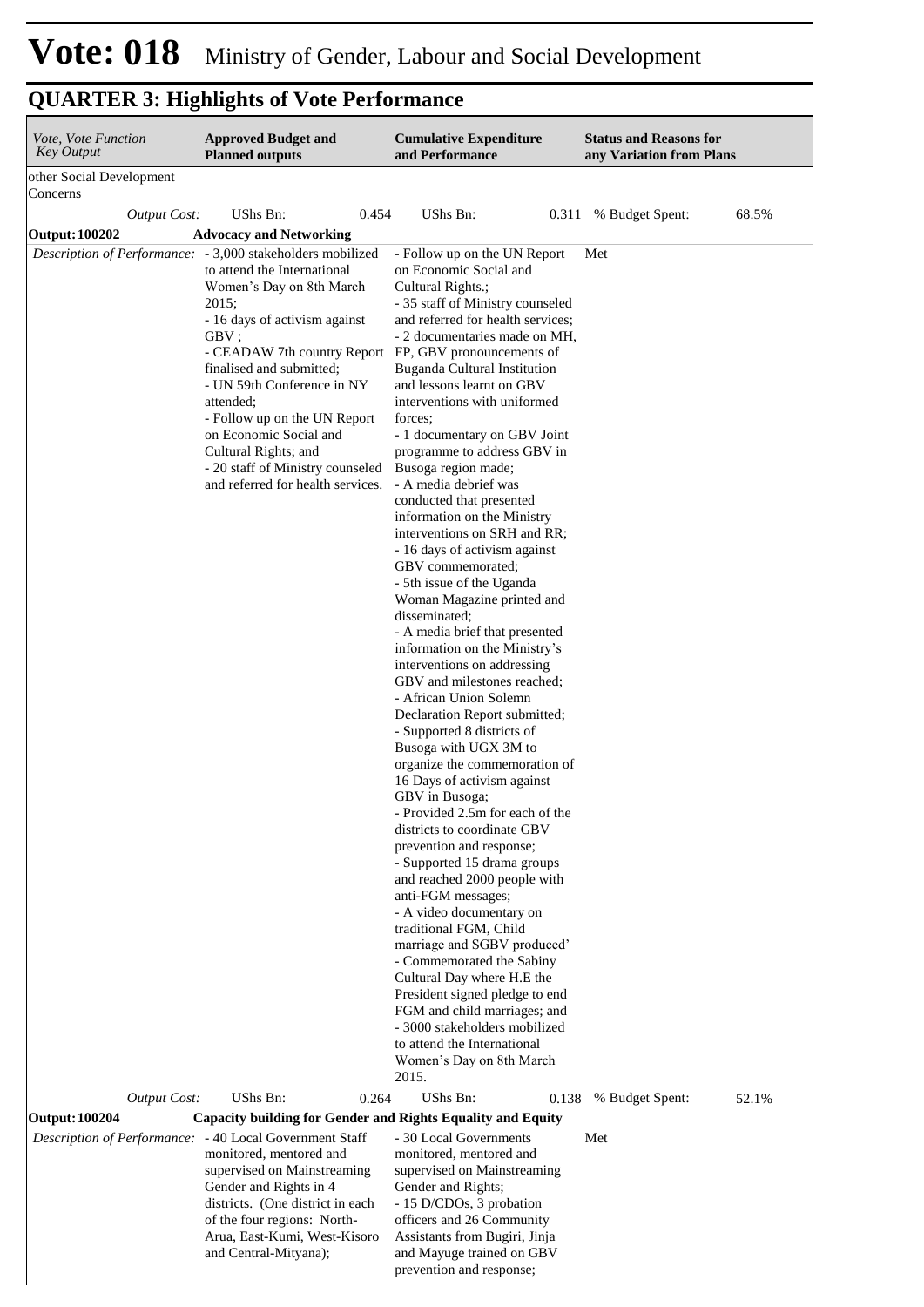| Vote, Vote Function<br><b>Key Output</b> | <b>Approved Budget and</b><br><b>Planned outputs</b>                                                                                                                                                                                                                                                                                                                                                                                                                                                                                                                                        | <b>Cumulative Expenditure</b><br>and Performance                                                                                                                                                                                                                                                                                                                                                                                                                                                                                                                                                                                                                                                                                                                                                                                                                                                                                                                                           | <b>Status and Reasons for</b><br>any Variation from Plans |       |
|------------------------------------------|---------------------------------------------------------------------------------------------------------------------------------------------------------------------------------------------------------------------------------------------------------------------------------------------------------------------------------------------------------------------------------------------------------------------------------------------------------------------------------------------------------------------------------------------------------------------------------------------|--------------------------------------------------------------------------------------------------------------------------------------------------------------------------------------------------------------------------------------------------------------------------------------------------------------------------------------------------------------------------------------------------------------------------------------------------------------------------------------------------------------------------------------------------------------------------------------------------------------------------------------------------------------------------------------------------------------------------------------------------------------------------------------------------------------------------------------------------------------------------------------------------------------------------------------------------------------------------------------------|-----------------------------------------------------------|-------|
|                                          | - Support supervision $&$<br>monitoring services provided on made to the 3 GBV Shelters in<br>mainstreaming Social Equity<br>and Rights in 12 LGs of Ibanda,<br>Isingiro, Ntugamo, Mitoma,<br>Bushenyi, Kasese, Sironko,<br>Bududa, Kapchorwa, Gulu,<br>Pader and Kitgum;<br>- 300 Stakeholders (25 per LG)<br>trained in HRBAP to<br>mainstream Human Rights in<br>their Development plans,<br>budgets and Work plans in 12<br>LGs of Mbarara, Kiruhura,<br>Lwengo, Mubende, Mityana,<br>Kabarole, Lira, Dokolo, Nwoya, support to the Districts of<br>Luwero, Nkaseke and<br>Nakasongola. | - One (1) Support supervision<br>Gulu, Lira and Moroto;<br>Sensitized 180 local<br>government and Civil Society<br>Organisations on UN<br>Resolution and FGM related<br>laws<br>95 health workers trained on<br>FGM laws in Amudat, Kween<br>and Bukwo District;<br>- Built capacity of 5 Child<br>protection committees and<br>supported their actions plans on<br>prevention of FGM;<br>- Ministry provided technical<br>Mubende, Kanungu, Oyam,<br>Yumbe, Kaabong, Kotido,<br>Arua, Kumi, Kisoro, Mityana &<br>Moroto on Gender, GBV<br>mainstreaming;<br>Support supervision &<br>monitoring conducted on<br>mainstreaming Social Equity<br>and Rights in 9 LGs of Ibanda,<br>isingiro, Ntungamo, Sironko,<br>Bududa, Kapchorwa, Gulu,<br>Pader and Kitgum; and<br>- 150 Stakeholders trained, 25<br>per LG in HRBAP to<br>mainstream Human Rights in<br>their Development plans,<br>budgets and Work plans in 6<br>LGs of Mbarara, Kiruhura,<br>Mubende, Kabarole, Lira and<br>Nwoya. |                                                           |       |
| <b>Output Cost:</b>                      | <b>UShs Bn:</b><br>0.147                                                                                                                                                                                                                                                                                                                                                                                                                                                                                                                                                                    | UShs Bn:<br>0.090                                                                                                                                                                                                                                                                                                                                                                                                                                                                                                                                                                                                                                                                                                                                                                                                                                                                                                                                                                          | % Budget Spent:                                           | 61.4% |
| <b>Output: 100251</b>                    | <b>Support to National Women's Council and the Kapchorwa Women Development Group</b>                                                                                                                                                                                                                                                                                                                                                                                                                                                                                                        |                                                                                                                                                                                                                                                                                                                                                                                                                                                                                                                                                                                                                                                                                                                                                                                                                                                                                                                                                                                            |                                                           |       |
|                                          | <i>Description of Performance:</i> - Support to National Women's - Support to National Women's Met<br>Council with a wage and a non-<br>wage subvention of Shs0.085bn<br>and Shs0.970bn respectively to<br>monitor women activities; and<br>- Shs0.200bn to support the<br>REACH and other NGOs to<br>implement activities for the<br>prevention of Female Genital<br>Mutilation/Cutting.                                                                                                                                                                                                   | Council and REACH NGOs<br>with Shs0.703Bn to monitor<br>women activities and implement<br>activities for the prevention of<br>Female Genital Mutilation/<br>Cutting respectively.                                                                                                                                                                                                                                                                                                                                                                                                                                                                                                                                                                                                                                                                                                                                                                                                          |                                                           |       |
| <b>Output Cost:</b>                      | UShs Bn:<br>1.085                                                                                                                                                                                                                                                                                                                                                                                                                                                                                                                                                                           | UShs Bn:<br>0.703                                                                                                                                                                                                                                                                                                                                                                                                                                                                                                                                                                                                                                                                                                                                                                                                                                                                                                                                                                          | % Budget Spent:                                           | 64.8% |
| <b>Vote Function Cost</b>                | <b>UShs Bn:</b>                                                                                                                                                                                                                                                                                                                                                                                                                                                                                                                                                                             | 1.950 UShs Bn:                                                                                                                                                                                                                                                                                                                                                                                                                                                                                                                                                                                                                                                                                                                                                                                                                                                                                                                                                                             | 1.242 % Budget Spent:                                     | 63.7% |
|                                          | Vote Function: 1003 Promotion of Labour Productivity and Employment                                                                                                                                                                                                                                                                                                                                                                                                                                                                                                                         |                                                                                                                                                                                                                                                                                                                                                                                                                                                                                                                                                                                                                                                                                                                                                                                                                                                                                                                                                                                            |                                                           |       |
| <b>Output: 100301</b>                    | Policies, Laws, Regulations and Guidelines on Employment and Labour Productivity                                                                                                                                                                                                                                                                                                                                                                                                                                                                                                            |                                                                                                                                                                                                                                                                                                                                                                                                                                                                                                                                                                                                                                                                                                                                                                                                                                                                                                                                                                                            |                                                           |       |
|                                          | Description of Performance: - 77 labour officers paid salaries; -34 officers paid salaries;<br>- 3 Labour laws revised<br>(Employment Act, Labour<br>Unions Act, Workers<br>Compensation Act.);<br>- 10,000 copies of Labour<br>Regulations printed and<br>disseminated i.e (Sexual<br>Harassment regulations,                                                                                                                                                                                                                                                                              | - Revision of 2 Labour laws is<br>on-going (Employment Act,<br>Labour Unions Act);<br>- 10,000 copies of Labour<br>Regulations printed and<br>disseminated i.e (Sexual<br>Harassment regulations,<br><b>Employment Regulations,</b><br><b>Employment of Children</b><br>regulations, Labour Unions                                                                                                                                                                                                                                                                                                                                                                                                                                                                                                                                                                                                                                                                                         | Met                                                       |       |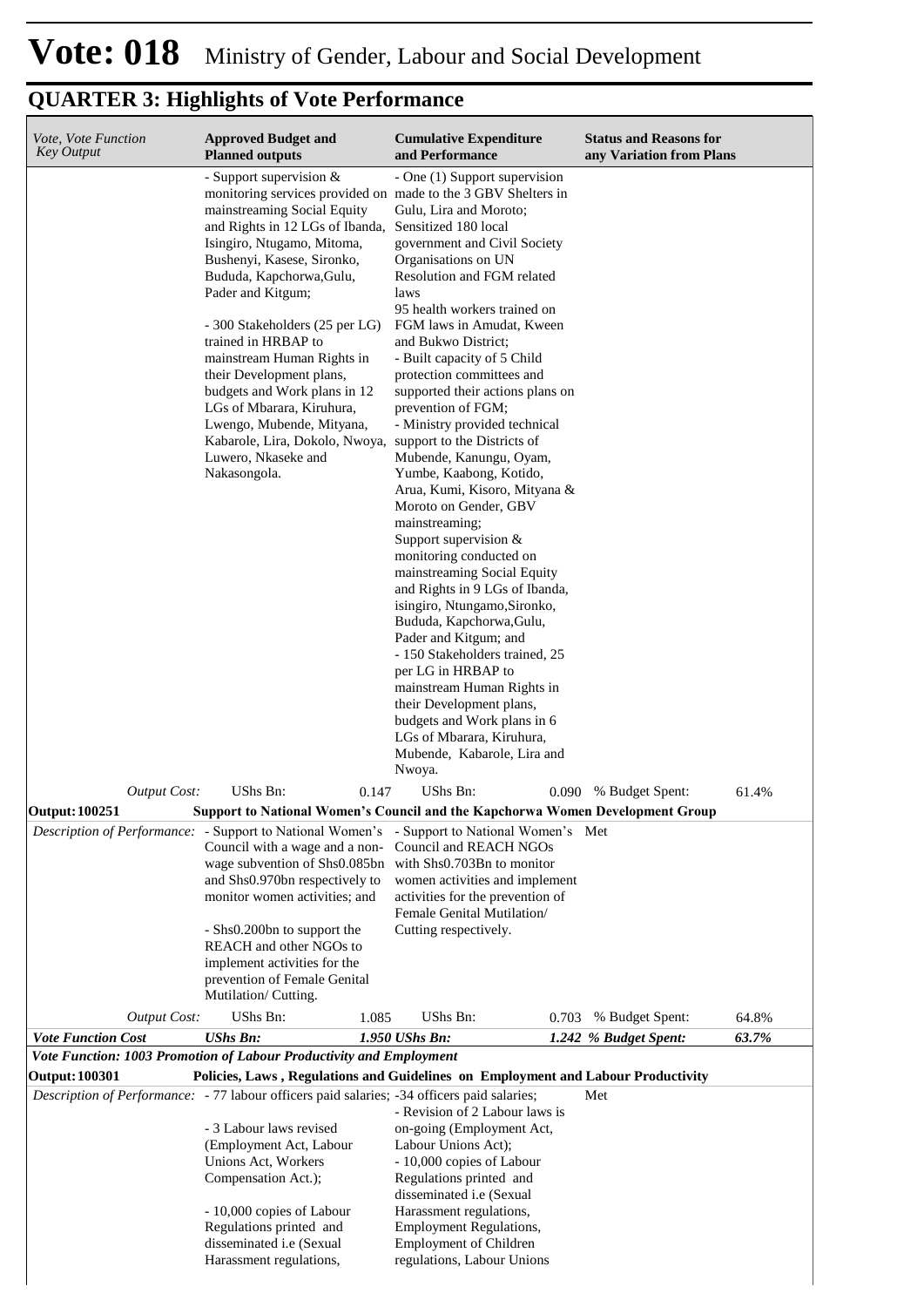| Vote, Vote Function<br>Key Output | <b>Approved Budget and</b><br><b>Planned outputs</b>                                                                           | <b>Cumulative Expenditure</b><br>and Performance                                                                       | <b>Status and Reasons for</b><br>any Variation from Plans |
|-----------------------------------|--------------------------------------------------------------------------------------------------------------------------------|------------------------------------------------------------------------------------------------------------------------|-----------------------------------------------------------|
|                                   | <b>Employment Regulations,</b><br><b>Employment of Children</b><br>regulations, Labour Unions<br>check off regulations, labour | check off regulations, labour<br>disputes (Arbitration and<br>settlement, Industrial Court<br>procedure rules), Labour |                                                           |
|                                   | disputes (Arbitration and                                                                                                      | Unions registration);                                                                                                  |                                                           |
|                                   | settlement, Industrial Court<br>procedure rules), Labour                                                                       | - Concepts papers for 2 policies<br>developed (Labour Productivity,                                                    |                                                           |
|                                   | Unions registration);                                                                                                          | Externalization of Labour);                                                                                            |                                                           |
|                                   |                                                                                                                                | - Workshop to review the OSH                                                                                           |                                                           |
|                                   | - 2 policies developed (Labour<br>Productivity, Externalization of                                                             | Act conducted;<br>- Follow up of the 18 OSH                                                                            |                                                           |
|                                   | Labour);                                                                                                                       | regulations still with UPPC but                                                                                        |                                                           |
|                                   |                                                                                                                                | awaiting printing;                                                                                                     |                                                           |
|                                   | - Three (3) sets of regulations                                                                                                | - 2 OSH Regulations drafted                                                                                            |                                                           |
|                                   | on OSH developed:<br>Occupational Safety and Health                                                                            | (Occupational Safety and<br>Health (Approval of Plans and                                                              |                                                           |
|                                   | (Oil and Gas exploration and                                                                                                   | Architectural Drawings of                                                                                              |                                                           |
|                                   | production) Regulations,                                                                                                       | Workplaces) Regulations, 2015                                                                                          |                                                           |
|                                   | Occupational Safety and Health                                                                                                 | and the Occupational Safety and                                                                                        |                                                           |
|                                   | (Mines and Stone Quarries)<br>Regulations; and Occupational                                                                    | Health Building Operations and<br>Works of Engineering                                                                 |                                                           |
|                                   | Safety and Health (Ergonomic)                                                                                                  | Construction (Safety and                                                                                               |                                                           |
|                                   | Regulations.                                                                                                                   | Health) Special Rules;                                                                                                 |                                                           |
|                                   |                                                                                                                                | - 1 OSH guidelines drafted                                                                                             |                                                           |
|                                   | - 1,000 copies of Revised<br>Regulations for Externalisation                                                                   | (Concept Note on Introduction<br>of a Statutory Equipment                                                              |                                                           |
|                                   | of Labour printed and                                                                                                          | <b>Examination Confirmation</b>                                                                                        |                                                           |
|                                   | disseminated to stakeholders;                                                                                                  | Sticker & a Seal);                                                                                                     |                                                           |
|                                   | - 500 copies of the Informal                                                                                                   | - Three (3) sets of regulations<br>printed and disseminated (Plant                                                     |                                                           |
|                                   | Sector Strategy printed and                                                                                                    | examination and workplace                                                                                              |                                                           |
|                                   | disseminated to: FUE, COFTU,                                                                                                   | registration fees regulations,                                                                                         |                                                           |
|                                   | NOTU, ILO, UNDP, NPA,                                                                                                          | occupational safety and health -                                                                                       |                                                           |
|                                   | MDAs, Local Governments,<br>Line ministries, Informal Sector                                                                   | (Safety and Health Committees)<br>regulations 2014, Appointments                                                       |                                                           |
|                                   | Associations;                                                                                                                  | of inspections regulations;                                                                                            |                                                           |
|                                   |                                                                                                                                | -Development of Occupational                                                                                           |                                                           |
|                                   | - 550 copies of the National                                                                                                   | Safety and Health (Oil and Gas                                                                                         |                                                           |
|                                   | Employment Policy printed and<br>disseminated;                                                                                 | exploration and production)<br>Regulations on-going;                                                                   |                                                           |
|                                   |                                                                                                                                | - Informal Sector Strategy                                                                                             |                                                           |
|                                   | - Data on the Labour market                                                                                                    | finalised;                                                                                                             |                                                           |
|                                   | collected from 40 Universities<br>and 100 vocational training                                                                  | - Policy direction and<br>preliminary technical support in                                                             |                                                           |
|                                   | institutions;                                                                                                                  | conclusion of the skills audit in                                                                                      |                                                           |
|                                   |                                                                                                                                | oil and gas sector study under                                                                                         |                                                           |
|                                   | - An inventory of private                                                                                                      | the labour migration and                                                                                               |                                                           |
|                                   | employment agencies developed; productivity project;                                                                           | - Policy and technical direction                                                                                       |                                                           |
|                                   | - Monitoring and backstop                                                                                                      | and support in the assessment of                                                                                       |                                                           |
|                                   | support to districts performed;                                                                                                | migration management                                                                                                   |                                                           |
|                                   |                                                                                                                                | consultancy under labour<br>migration and productivity                                                                 |                                                           |
|                                   | - Meeting of the Working<br>Group on Anti Human                                                                                | project given;                                                                                                         |                                                           |
|                                   | Trafficking held;                                                                                                              | - Migration management                                                                                                 |                                                           |
|                                   |                                                                                                                                | consultancy support migration                                                                                          |                                                           |
|                                   | - Research report on<br>Occupational Safety and Health                                                                         | report validated;<br>- Collected labour market                                                                         |                                                           |
|                                   | in flower farms and mining                                                                                                     | indicators from 40                                                                                                     |                                                           |
|                                   | produced                                                                                                                       | Tertiary/Vocational training                                                                                           |                                                           |
|                                   |                                                                                                                                | institutions;                                                                                                          |                                                           |
|                                   | - OSH Act reviewed;                                                                                                            | - Contract staff paid salaries;<br>- NSSF contributions for four                                                       |                                                           |
|                                   | - Consultant to undertake                                                                                                      | $(4)$ staff;                                                                                                           |                                                           |
|                                   | Research on Occupational                                                                                                       | - One (1) regulation drafted by                                                                                        |                                                           |
|                                   | Safety and Health in flower                                                                                                    | Ministry of Energy (The                                                                                                |                                                           |
|                                   | farms and mining procured; and Petroleum (Exploration,                                                                         |                                                                                                                        |                                                           |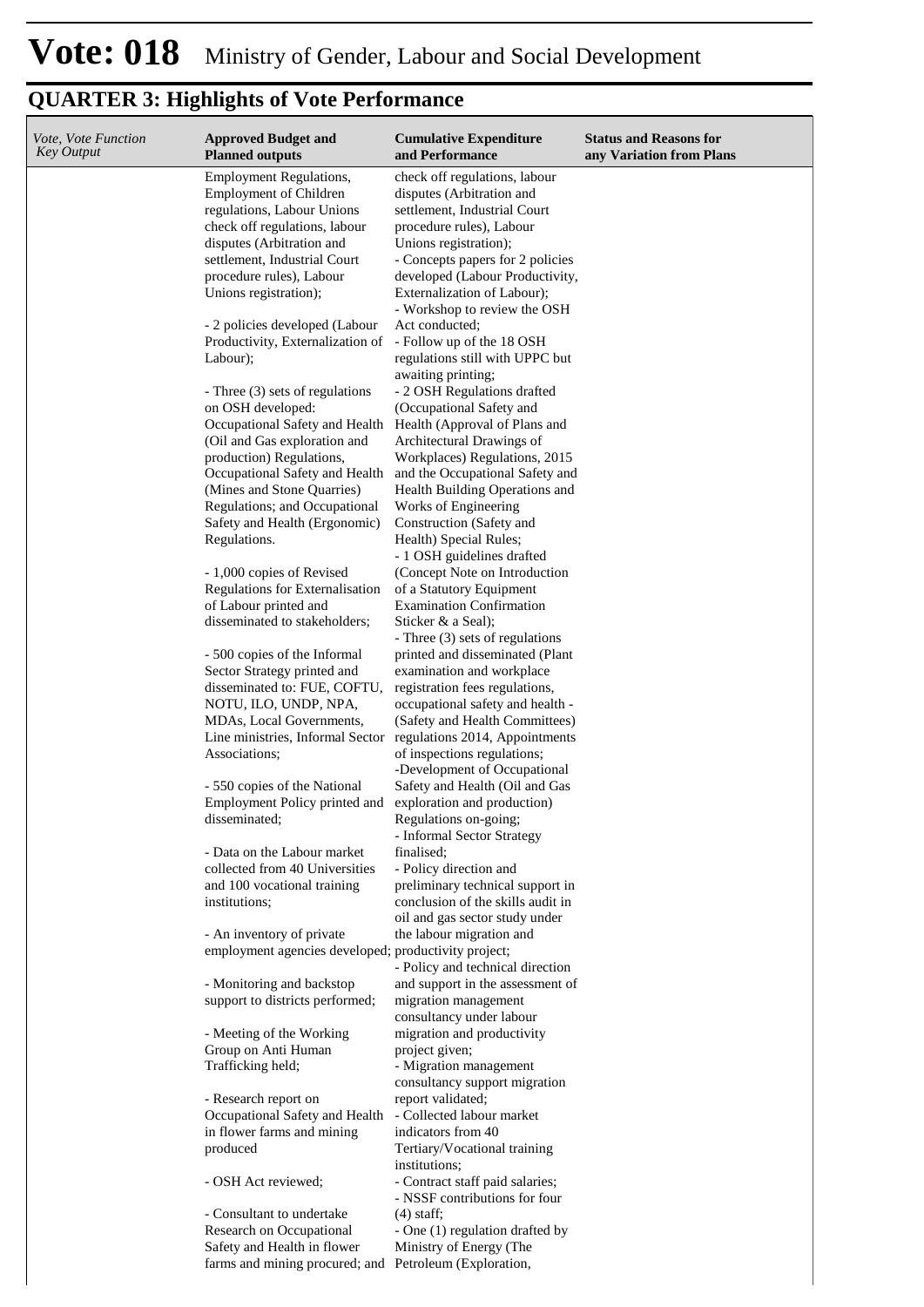| Vote, Vote Function<br>Key Output                                                              | <b>Approved Budget and</b><br><b>Planned outputs</b>                                                                                                                                                                                              | <b>Cumulative Expenditure</b><br>and Performance                                                                                                                                                                                                             | <b>Status and Reasons for</b><br>any Variation from Plans |
|------------------------------------------------------------------------------------------------|---------------------------------------------------------------------------------------------------------------------------------------------------------------------------------------------------------------------------------------------------|--------------------------------------------------------------------------------------------------------------------------------------------------------------------------------------------------------------------------------------------------------------|-----------------------------------------------------------|
|                                                                                                | - Sectoral OSH Audit guidelines regulations, 2014)) reviewed;<br>developed.                                                                                                                                                                       | development and production<br>and<br>- Two (2) guidelines drafted by<br>Ministry of Energy<br>(Occupational safety and health<br>guidelines for downstream<br>operations 2015 and Emergency<br>preparedness in downstream<br>operations) reviewed.           |                                                           |
| Performance Indicators:                                                                        |                                                                                                                                                                                                                                                   |                                                                                                                                                                                                                                                              |                                                           |
| Number of labour policies,<br>laws and guidelines<br>reviewed, operationalized<br>and enforced | 18                                                                                                                                                                                                                                                | 12                                                                                                                                                                                                                                                           |                                                           |
| <b>Output Cost:</b><br><b>Output: 100302</b>                                                   | <b>UShs Bn:</b><br>1.133                                                                                                                                                                                                                          | UShs Bn:<br>Inspection of Workplaces and Investigation on violation of labour standards                                                                                                                                                                      | 68.0%<br>0.770 % Budget Spent:                            |
| Description of Performance: - 300 Workplaces inspected                                         |                                                                                                                                                                                                                                                   | - 230 Workplaces inspected on                                                                                                                                                                                                                                | Met                                                       |
|                                                                                                | country wide and reports<br>produced to assess conditions<br>and terms of work;<br>- 200 Reported cases of<br>violation of labour standards<br>settled in work places;<br>- Annual Labour Administration workplaces;<br>(ALA) Report compiled and | conditions and terms of service<br>country wide and reports<br>produced;<br>- 140 Reported cases of<br>violation of labour standards<br>settled in work places;<br>- 55 equipment and plants<br>examined/assessed in 25<br>- Six (6) Architectural plans for |                                                           |
|                                                                                                | published; and<br>- Annual Labour officer's<br>workshop conducted.<br>- 600 workplaces (350 in central - Private recruitment and<br>region, 100 in Western Region,<br>75 in Eastern Region and 75 in                                              | commercial buildings reviewed;<br>- 545 workplaces inspected on<br>safety and health country wide;<br>- 30 Recruitment Companies<br>activities monitored;<br>employment agencies in the                                                                      |                                                           |
|                                                                                                | Northern Region) assessed for<br>compliance with the safety and<br>health standards;<br>- 4 Follow-up visits to monitor                                                                                                                           | LGs of Kabale, Rukungiri,<br>Mbarara, Mityana, Mubende,<br>Kabarole and Kasese monitored;<br>- Monitored employment<br>creation on public investments<br>in the LGs of Kiryadongo,                                                                           |                                                           |
|                                                                                                | working conditions of Ugandan<br>migrant workers performed<br>(Qatar, Kuwait, Somalia and<br>United Arab Emirates); and                                                                                                                           | Buikwe, Mukono, Kampala,<br>Wakiso, Tororo, Soroti and<br>Mbale;<br>- Oil and gas working                                                                                                                                                                    |                                                           |
|                                                                                                | - 30 Recruitment Companies<br>activities monitored.                                                                                                                                                                                               | conditions and standards<br>inspection in Hoima and Buliisa<br>Tullow Oil camps conducted;<br>- 160 people (68 female and 92                                                                                                                                 |                                                           |
|                                                                                                | - Sectoral OSH Audit<br>conducted;                                                                                                                                                                                                                | male) placed in internal<br>employment;<br>- One (1) follow-up visit to                                                                                                                                                                                      |                                                           |
|                                                                                                | - TORS for Sectoral OSH Audit monitor working conditions of<br>in oil and gas developed;<br>- Consultant to undertake                                                                                                                             | Ugandan migrant workers<br>performed (Qatar and Kuwait);<br>- 85 public work programmes                                                                                                                                                                      |                                                           |
|                                                                                                | Sectoral OSH Audit in Oil and<br>Gas, manufacturing and<br>plantations audit procured; and                                                                                                                                                        | monitored for employment<br>creation;<br>- Monitoring and backstopping<br>visits in Arua, Gulu, Lira,<br>Luwero, Koboko, Maracha,<br>Yumbe;<br>- Four (4) Occupational<br>Accidents investigated and<br>report compiled;<br>- Workplace survey undertaken    |                                                           |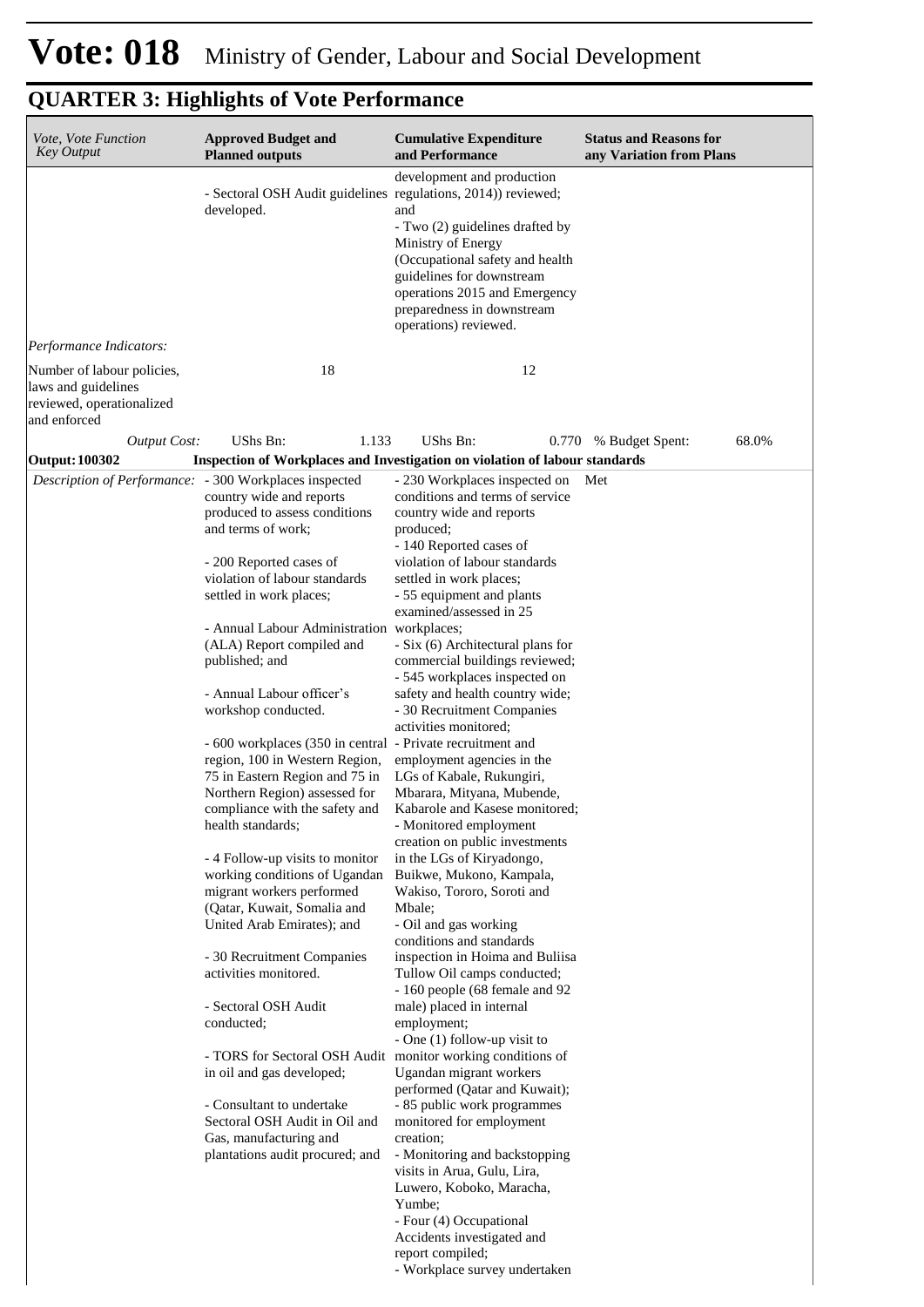| Vote, Vote Function<br><b>Key Output</b>                | <b>Approved Budget and</b><br><b>Planned outputs</b>                                                  | <b>Cumulative Expenditure</b><br>and Performance                                                                                                                                                                                               | <b>Status and Reasons for</b><br>any Variation from Plans |
|---------------------------------------------------------|-------------------------------------------------------------------------------------------------------|------------------------------------------------------------------------------------------------------------------------------------------------------------------------------------------------------------------------------------------------|-----------------------------------------------------------|
|                                                         |                                                                                                       | for 931 workplaces inspected<br>country wide;<br>- Five (5) camps, eight (8) wells<br>and two (2) waste consolidation<br>sites surveyed; and<br>- Downstream fuel stations were<br>inspected both in Kampala area<br>and upcountry.            |                                                           |
| Performance Indicators:<br>No. of workplace inspections | 904                                                                                                   | 230                                                                                                                                                                                                                                            |                                                           |
| carried out<br>No of labour disputes                    | 200                                                                                                   | 140                                                                                                                                                                                                                                            |                                                           |
| investigated and settled<br><b>Output Cost:</b>         | UShs Bn:<br>0.760                                                                                     | UShs Bn:                                                                                                                                                                                                                                       | 58.6%<br>0.445 % Budget Spent:                            |
| <b>Output: 100304</b>                                   | <b>Settlement of Complaints on Non-Observance of Working Conditions</b>                               |                                                                                                                                                                                                                                                |                                                           |
| Description of Performance: - 200 labour complaints     | registered and settled;                                                                               | - 187 labour complaints<br>registered and 180 labour                                                                                                                                                                                           | Met                                                       |
|                                                         | - Inspection schedule<br>developed; and                                                               | complaints settled;<br>- 187 cases investigated;<br>- Quarterly Inspection schedule                                                                                                                                                            |                                                           |
|                                                         | - 200 cases investigated.                                                                             | developed;<br>- Operations of the Industrial<br>Court commenced;<br>- Panelists of the Industrial<br>Court sworn in;<br>- Staff seconded to the<br>Industrial Court;<br>- Hearing of 20 cases<br>commenced; and<br>- 314 cases referred to the |                                                           |
|                                                         |                                                                                                       | Industrial Court registered;                                                                                                                                                                                                                   |                                                           |
| Performance Indicators:<br>No of labour complaints      | 800                                                                                                   | 541                                                                                                                                                                                                                                            |                                                           |
| registered                                              |                                                                                                       |                                                                                                                                                                                                                                                |                                                           |
| <b>Output Cost:</b>                                     | UShs Bn:<br>0.006                                                                                     | UShs Bn:                                                                                                                                                                                                                                       | 60.9%<br>0.004 % Budget Spent:                            |
| <b>Output: 100305</b>                                   | <b>Arbitration of Labour Disputes (Industrial Court)</b>                                              |                                                                                                                                                                                                                                                |                                                           |
|                                                         | Description of Performance: - 200 workers complaints and - 187 labour complaints<br>disputes settled; | registered and 180 labour<br>complaints settled;                                                                                                                                                                                               | Met                                                       |
|                                                         | - 200 reported complaints and<br>disputes countrywide<br>investigated;                                | - 187 cases investigated;<br>- Quarterly Inspection schedule<br>developed;<br>- Operations of the Industrial                                                                                                                                   |                                                           |
|                                                         | - Labour productivity standards<br>assessed in 8 MDAs and 24<br>$LGs$ :                               | Court commenced;<br>- Panelists of the Industrial<br>Court sworn in;<br>- Staff seconded to the                                                                                                                                                |                                                           |
|                                                         | - 12 Officers paid salaries under Industrial Court;<br>the Industrial Court;                          | - Hearing of 20 cases<br>commenced; and                                                                                                                                                                                                        |                                                           |
|                                                         | - At least 25% of the backlog of - 314 cases referred to the<br>labour disputes arbitrated;           | Industrial Court registered;                                                                                                                                                                                                                   |                                                           |
|                                                         | - 2 Judges and 1 Court Registrar<br>trained in Industrial Court<br>procedures;                        |                                                                                                                                                                                                                                                |                                                           |
|                                                         | - 36 District Labour officers<br>trained in dispute resolution and<br>reporting mechanisms; and       |                                                                                                                                                                                                                                                |                                                           |
|                                                         | - Labour disputes in the 4<br>regions of North, East, West<br>and South arbitrated.                   |                                                                                                                                                                                                                                                |                                                           |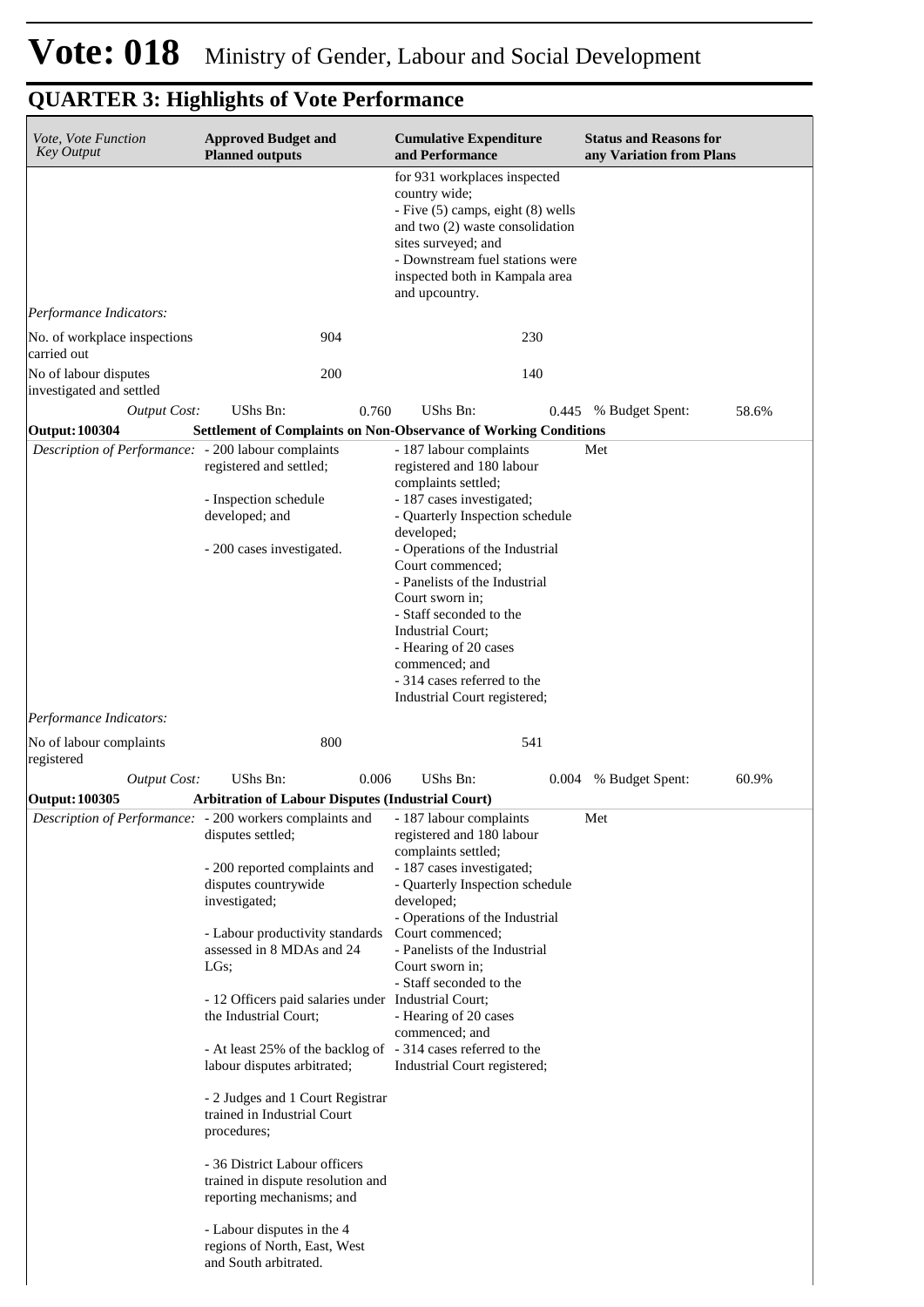| Vote, Vote Function<br><b>Key Output</b>                                                                                    | <b>Approved Budget and</b><br><b>Planned outputs</b>                                                           | <b>Cumulative Expenditure</b><br>and Performance                                                                                                                                                              | <b>Status and Reasons for</b><br>any Variation from Plans |
|-----------------------------------------------------------------------------------------------------------------------------|----------------------------------------------------------------------------------------------------------------|---------------------------------------------------------------------------------------------------------------------------------------------------------------------------------------------------------------|-----------------------------------------------------------|
| <b>Output Cost:</b>                                                                                                         | 0.353<br>UShs Bn:                                                                                              | UShs Bn:<br>0.143                                                                                                                                                                                             | % Budget Spent:<br>40.6%                                  |
| <b>Output: 100306</b>                                                                                                       | <b>Training and Skills Development</b>                                                                         |                                                                                                                                                                                                               |                                                           |
| Description of Performance:                                                                                                 | - 10 labour officers trained in<br>Labour administration;                                                      | - Training on development of<br>regulations of HIV/AIDS at the<br>workplace conducted;                                                                                                                        | Below target                                              |
|                                                                                                                             | - Training materials on labour<br>productivity;                                                                | - Skills training conducted for<br>out of school adolescents;<br>- Training for stakeholders on                                                                                                               |                                                           |
|                                                                                                                             | - 500 stakeholders trained on<br>labour productivity;                                                          | child labour in agriculture<br>conducted;<br>- One (1) officer trained in                                                                                                                                     |                                                           |
|                                                                                                                             | - Newly recruited Labour<br>officers inducted;                                                                 | Makerere University (Masters<br>in Construction Management) is<br>on-going;                                                                                                                                   |                                                           |
|                                                                                                                             | - 36 Labour officers oriented in<br>the new labour laws and<br>regulations (North, East,                       | - 30 district labour officers<br>trained in the Labour Market<br>Information System;                                                                                                                          |                                                           |
|                                                                                                                             | Central and West);<br>- 2 OSH Inspectors trained in                                                            | - Operators and recruitment<br>companies for externalization of<br>labour trained on pre-                                                                                                                     |                                                           |
|                                                                                                                             | Management Skills at UMI; and<br>- 2 OSH Inspectors Trained in                                                 | employment, pre-departure<br>orientation, post arrival<br>orientation;                                                                                                                                        |                                                           |
|                                                                                                                             | Legal Practice Skills at Law<br>Development Center.                                                            | - Employers and workers<br>advised during workplace<br>survey of 439 workplaces;                                                                                                                              |                                                           |
|                                                                                                                             |                                                                                                                | - One (1) Officer trained in<br>Occupational diseases and<br>accidents in Turin - Italy; and<br>- 15 districts ssupported in the<br>rolling out OSH Implementation                                            |                                                           |
|                                                                                                                             |                                                                                                                | Strategy in the Health Services<br>Sector in 15 selected districts<br>(Oyam, Amolatar, Busia,<br>Kamuli, Mityana, Mubende,<br>Namutumba, Kabarole, Dokolo,<br>Mbale, Butaleja, Kisoro,<br>Mbarara, Tororo and |                                                           |
|                                                                                                                             |                                                                                                                | Kyegegwa).                                                                                                                                                                                                    |                                                           |
| Performance Indicators:                                                                                                     |                                                                                                                |                                                                                                                                                                                                               |                                                           |
| Number of job placements<br>carried out by the<br>recruitment agencies                                                      | 1,200                                                                                                          | 600                                                                                                                                                                                                           |                                                           |
| Number of job placements<br>carried out by the labour<br>offices across the country<br>labour offices across the<br>country | 2,000                                                                                                          | 800                                                                                                                                                                                                           |                                                           |
| <b>Output Cost:</b>                                                                                                         | UShs Bn:<br>0.154                                                                                              | UShs Bn:<br>0.101                                                                                                                                                                                             | 65.4%<br>% Budget Spent:                                  |
| <b>Vote Function Cost</b>                                                                                                   | <b>UShs Bn:</b><br>Vote Function: 1004 Social Protection for Vulnerable Groups                                 | 4.232 UShs Bn:                                                                                                                                                                                                | 64.1%<br>2.712 % Budget Spent:                            |
| <b>Output: 100401</b>                                                                                                       | Policies, Guidelines, Laws, Regulations and Standards on Vulnerable Groups                                     |                                                                                                                                                                                                               |                                                           |
| Description of Performance: - 31 Officers paid salaries;                                                                    |                                                                                                                | - Regulations for election of<br>older persons finalised;                                                                                                                                                     | Met                                                       |
|                                                                                                                             | - One Policy reviewed (Policy<br>on Disability);                                                               | - Regulations for elections of<br>persons with disabilities<br>reviewed;                                                                                                                                      |                                                           |
|                                                                                                                             | - One National Plan of Action<br>drafted (National Plan of Action in Gerontology finalised;<br>on Disability); | - Post Graduate course outline<br>- Regulations for National<br><b>Council for Older Persons</b>                                                                                                              |                                                           |
|                                                                                                                             | - One Course Outline validated<br>(Post Graduate Diploma on<br>Gerontology);                                   | drafted and disseminated to<br>stakeholders;<br>- 200 copies of the National<br>Council for Older Persons Act                                                                                                 |                                                           |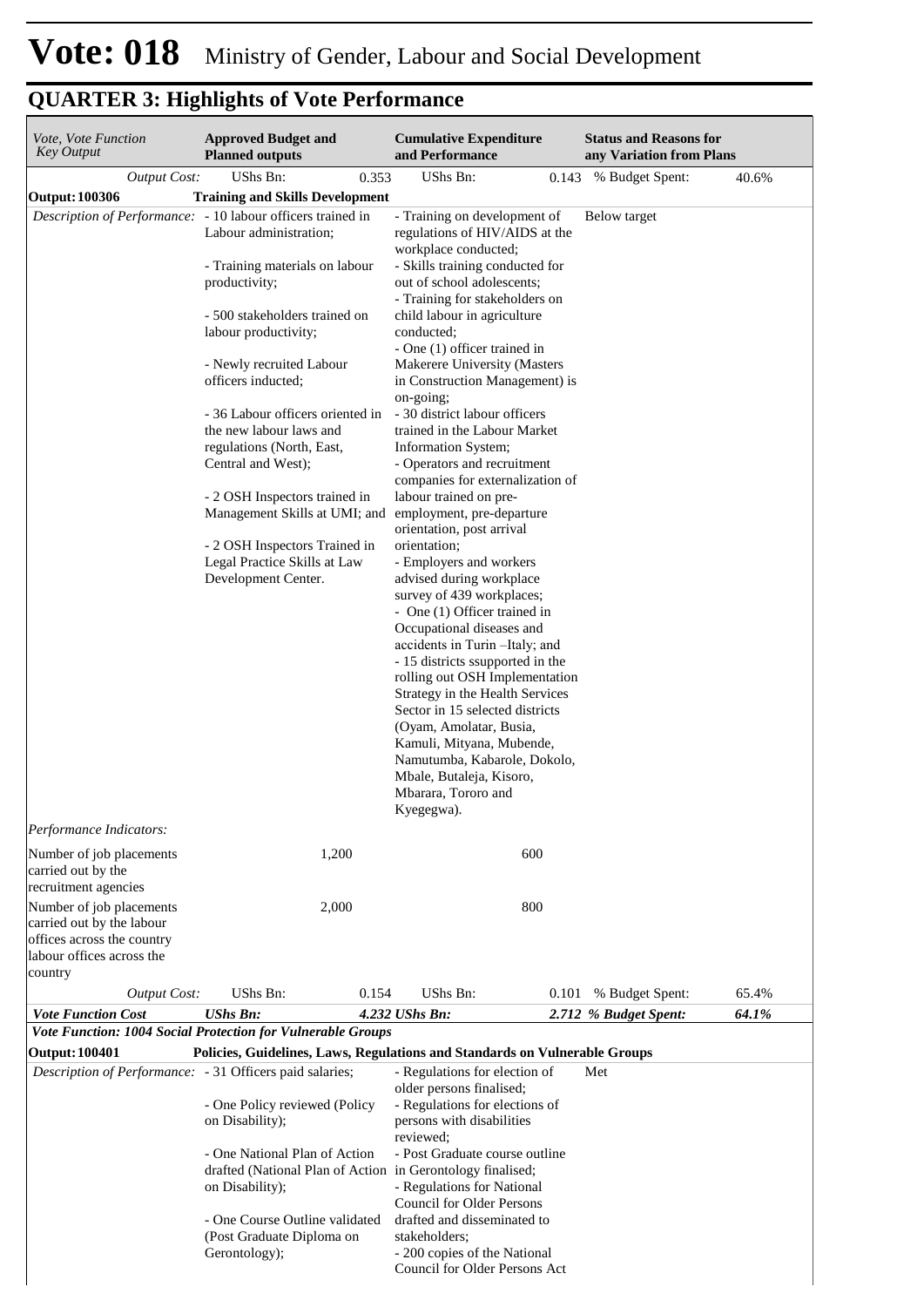| Vote, Vote Function<br><b>Key Output</b>                                                                                          | <b>Approved Budget and</b><br><b>Planned outputs</b>                                                                                                                                                                                                                                                                                                                                                                                                                                                                                                                                                                                                                                                                                                                                                                                                        | <b>Cumulative Expenditure</b><br>and Performance                                                                                                                                                                                                                                                                                                                                                                                                                                                                                                                                                                                                                                                                                                                                                                                                                                                                                                                                                                                       | <b>Status and Reasons for</b><br>any Variation from Plans |
|-----------------------------------------------------------------------------------------------------------------------------------|-------------------------------------------------------------------------------------------------------------------------------------------------------------------------------------------------------------------------------------------------------------------------------------------------------------------------------------------------------------------------------------------------------------------------------------------------------------------------------------------------------------------------------------------------------------------------------------------------------------------------------------------------------------------------------------------------------------------------------------------------------------------------------------------------------------------------------------------------------------|----------------------------------------------------------------------------------------------------------------------------------------------------------------------------------------------------------------------------------------------------------------------------------------------------------------------------------------------------------------------------------------------------------------------------------------------------------------------------------------------------------------------------------------------------------------------------------------------------------------------------------------------------------------------------------------------------------------------------------------------------------------------------------------------------------------------------------------------------------------------------------------------------------------------------------------------------------------------------------------------------------------------------------------|-----------------------------------------------------------|
|                                                                                                                                   | - National Council for Older<br>Person's Act Disseminated to 30 - Regulatory frameworks on<br>key stakeholders of Older<br>Persons at National level; and<br>- 200 copies of Children Act<br>disseminated to key<br>Stakeholders.                                                                                                                                                                                                                                                                                                                                                                                                                                                                                                                                                                                                                           | printed;<br>Social protection disseminated;<br>- A total of 64 staff paid salaries<br>- 24 Contract staff paid salaries;<br>- NSSF contributions for 24<br>contract staff;<br>- YLP handbooks and<br>guidelines developed and<br>disseminated country wide;<br>- 12 contract staff paid salaries;<br>and<br>- NSSF contributions for 12<br>staff paid.                                                                                                                                                                                                                                                                                                                                                                                                                                                                                                                                                                                                                                                                                 |                                                           |
| Performance Indicators:                                                                                                           |                                                                                                                                                                                                                                                                                                                                                                                                                                                                                                                                                                                                                                                                                                                                                                                                                                                             |                                                                                                                                                                                                                                                                                                                                                                                                                                                                                                                                                                                                                                                                                                                                                                                                                                                                                                                                                                                                                                        |                                                           |
| No of policies, guidelines,<br>standards and action plans<br>for support to the vulnerable<br>groups developed and<br>implemented | 5                                                                                                                                                                                                                                                                                                                                                                                                                                                                                                                                                                                                                                                                                                                                                                                                                                                           | 3                                                                                                                                                                                                                                                                                                                                                                                                                                                                                                                                                                                                                                                                                                                                                                                                                                                                                                                                                                                                                                      |                                                           |
| <b>Output Cost:</b>                                                                                                               | UShs Bn:<br>0.395                                                                                                                                                                                                                                                                                                                                                                                                                                                                                                                                                                                                                                                                                                                                                                                                                                           | UShs Bn:                                                                                                                                                                                                                                                                                                                                                                                                                                                                                                                                                                                                                                                                                                                                                                                                                                                                                                                                                                                                                               | 0.320 % Budget Spent:<br>81.1%                            |
|                                                                                                                                   |                                                                                                                                                                                                                                                                                                                                                                                                                                                                                                                                                                                                                                                                                                                                                                                                                                                             |                                                                                                                                                                                                                                                                                                                                                                                                                                                                                                                                                                                                                                                                                                                                                                                                                                                                                                                                                                                                                                        |                                                           |
| <b>Output: 100403</b>                                                                                                             | Monitoring and Evaluation of Programmes for Vulnerable Groups<br>Description of Performance: - 10 Contract staff paid salary;<br>- 20 SGPWDs and CBR<br>implementing districts<br>technically supported and<br>monitored;<br>- Eight (8) Vocational<br>Institutions of Kireka, Lweza,<br>Mpumudde, Ruti and Ocoko,<br>Jinja, Mbale, Buyaga<br>Rehabilitation centres provided<br>with support supervision and<br>monitoring;<br>- Six (6) groups of Older<br>Persons technically supported;<br>- 111 districts and 27<br>Municipalities implementing<br>youth livelihood program<br>supervised and monitored;<br>- Programs for children and<br>youth monitored in 20 Local<br>Governments;<br>- Four (4) Steering Committee<br>Meetings on livelihood<br>Programme organized;<br>- Four (4) Quarterly<br>Kampiringisa Board of Visitors'<br>meetings held; | - 14 SGPWDs and CBR<br>implementing districts and older<br>persons groups technically<br>supported and monitored<br>(Nebbi, Yumbe, Koboko,<br>Mubende, Kibaale, Kiboga,<br>Serere, Ngora, Soroti, kaseke,<br>Luweero, Gomba, Butambala,<br>Kamuli);<br>- Four (4) Vocational<br>Institutions of Kireka, Lweza,<br>Mpumudde and Ruti<br>Rehabilitaiton centres provided<br>with support supervision and<br>monitoring;<br>- Four (4) groups of older<br>persons technically supported;<br>- Monitoring and support<br>supervison conducted in the<br>LGs of Nakasongola,<br>Kiryandongo, Mayuge, Iganga,<br>Jinja and Kaliro;<br>- One (1) special grant national<br>committee meeting held;<br>- 11 children and youth<br>institutions (Naguru reception<br>centre, Naguru Remand Home,<br>Fort Portal Remand Home,<br>Arua Remand Home, Mbale<br>Remand Home, Kampiringisa<br>National Rehabilitation Centre,<br>Kabale Remand Home, Kobulin<br>Youth Skills Centre, Ntawo<br>Youth Skills Centre, Kabalye<br>resettlement scheme and | Met                                                       |
|                                                                                                                                   | - 50 Children and Babies<br>Homes inspected;<br>- 100 Youth Projects from 19<br>Project districts and 5 others<br>monitored;<br>- Support supervision and<br>Monitoring provided to the                                                                                                                                                                                                                                                                                                                                                                                                                                                                                                                                                                                                                                                                     | Mobuku youth skills centre)<br>monitored;<br>- 111 districts and 27<br>Municipalities provided with<br>support supervision and<br>monitoring services on the<br>youth livelihood programme;<br>- 64 district officials trained in<br>output based monitoring, GIS                                                                                                                                                                                                                                                                                                                                                                                                                                                                                                                                                                                                                                                                                                                                                                      |                                                           |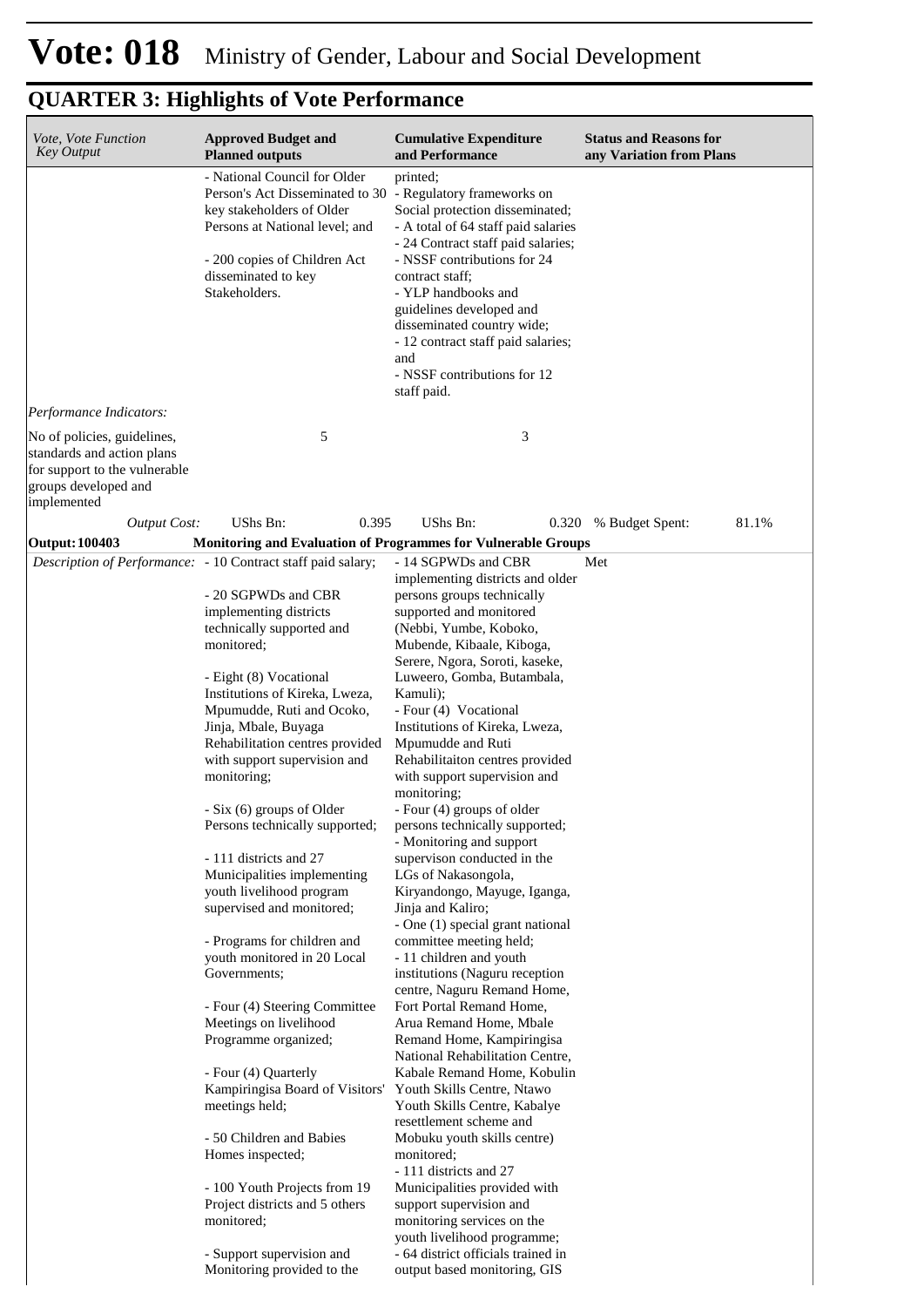#### **Cumulative Expenditure and Performance Approved Budget and Planned outputs Status and Reasons for any Variation from Plans** *Vote, Vote Function Key Output* Youth Livelihood Programme related activities in the Districts and Municipalities in the country; and - 15 Local Governments supported and monitored to implement Social Assistance Grant for Empowerment (SAGE). mapping and financial reporting; - 448 district officials sensitised on Youth Livelihood Programme; - 24 LG activities for children and youth monitored; - 31 Babies and Children Homes inspected; - 3 Steering Committee meetings for YLP held; - 168 district officials trained on MME, ICT and PMS; - Sensitized 112 districts on YLP; -Twenty (20) youth groups were monitored under Promotion of Children and Youth programme in 8 project districts; -Monitored and provided technical support supervision to 24 LGs; Arua, Koboko, Yumbe, Nebbi , Oyam, Apac, Lira, Gulu, Kotido, Kaabong, Moroto, Katakwi, Kumi, Sironko, Busia, Tororo, Wakiso, Mukono, Mpigi, Kiboga, Mubende, Rukungiri, Kanungu, Bushenyi and Kabarole; and - 15 Local Governments supported and monitored to implement Social Assistance Grant for Empowerment (SAGE). *Output Cost:* UShs Bn: 0.272 UShs Bn: 0.165 % Budget Spent: 60.6% *Performance Indicators:* Number of programmes for vulnerable groups monitored and evaluated 5 5 **Output: 100404 Training and Skills Development** *Description of Performance:* - 180 PWDs trained in the 5 Institutions (40 in Kireka, 40 in skills in carpentry, cosmetology, Ruti, 40 in Lweza,40 in Mpumudde and 20 in Ocoko) equipped with employable skills; Kireka, Lweza, Mpumudde and - Youth Livelihood program coordinated; - 12 Contract staff paid salary; - 171 Youth trained in vocational skills; 54 Northern, 54 Eastern, 45 Central and 18 Western Regions; - 33 Children in Ministry Institutions' supported with formal Education; - 240 disadvantaged youth trained in Entrepreneurial and Business Skills in 6 districts; - 450 young people trained in - 180 PWDs equipped with craft making, metal works and tailoring in the institutions of Ocoko; - 1st term school fees to 33 children (25 primary school, 2 secondary schools and 3 tertiary/vocational schools) paid; - Organized training for 20 youth in apprenticeship and entrepreneurship skills at Ntawo Youth Skills Centre - Soap making; Youth Livelihoods Programme coordinated in 112 LGs; - 12 contract staff salaries paid; - NSSF contributions for 12 contract staff made; - Trained 170 youth in entrepreneurship in Kibaale (35), Kayunga (110) and Kawempe (25); - Trained 150 youth in sexual Insufficient funds

and reproductive health services

### **QUARTER 3: Highlights of Vote Performance**

adolescent sexual and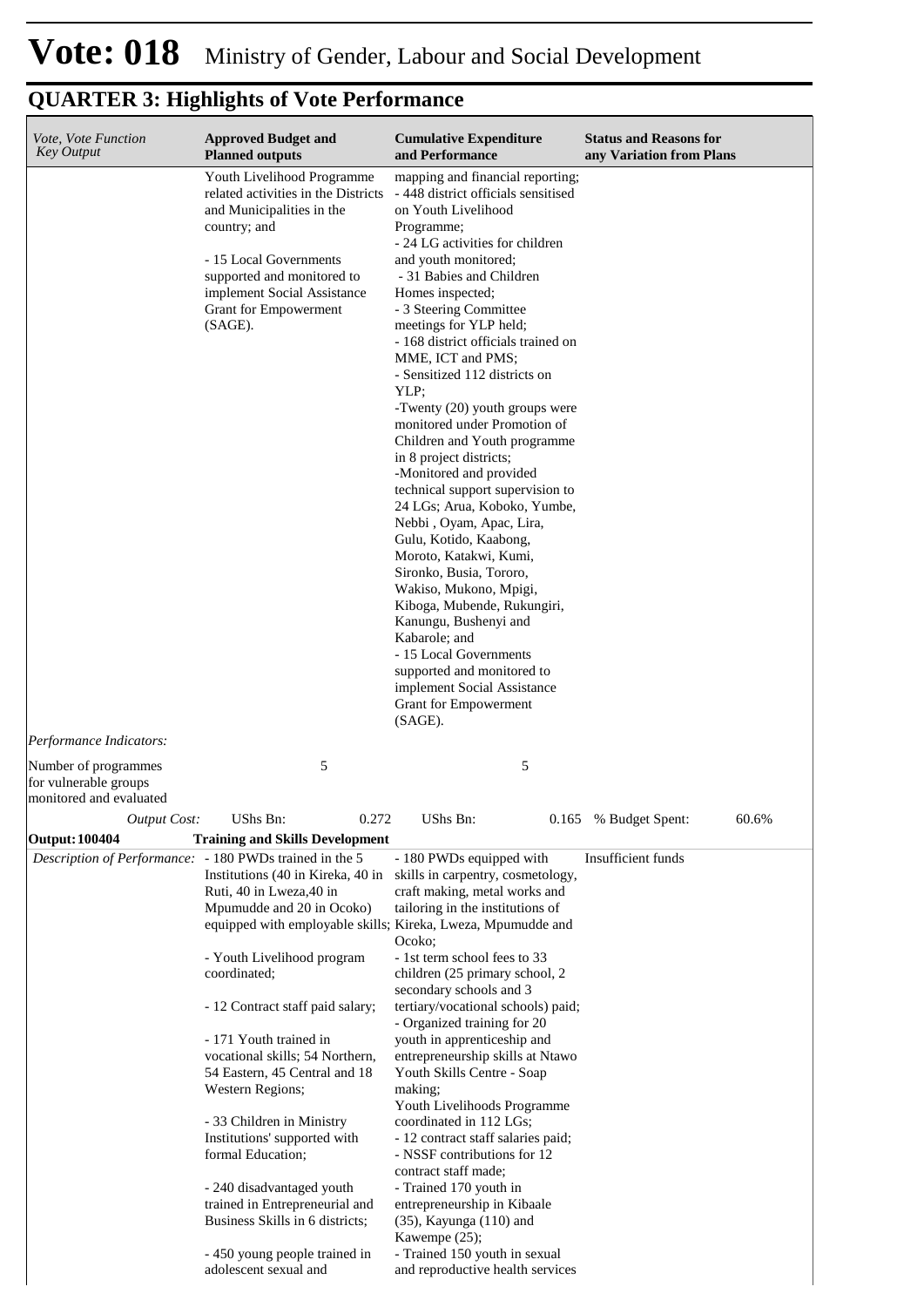| <i>Vote, Vote Function</i><br><b>Key Output</b>                                        | <b>Approved Budget and</b><br><b>Planned outputs</b>                                                                                                                                                                                                                                                                                                                                                                                                                                                                                                                                                                                                                                                                                                                                                                                                                                                                                                                | <b>Cumulative Expenditure</b><br>and Performance                                                                                                                                                                                                                                                                                                                                                                                                                                                                                                                                                                                                                                                                                                                                                                                                                                                                                                                                                                                                                                                                                                                                                                                                                                                                                                                 | <b>Status and Reasons for</b><br>any Variation from Plans |
|----------------------------------------------------------------------------------------|---------------------------------------------------------------------------------------------------------------------------------------------------------------------------------------------------------------------------------------------------------------------------------------------------------------------------------------------------------------------------------------------------------------------------------------------------------------------------------------------------------------------------------------------------------------------------------------------------------------------------------------------------------------------------------------------------------------------------------------------------------------------------------------------------------------------------------------------------------------------------------------------------------------------------------------------------------------------|------------------------------------------------------------------------------------------------------------------------------------------------------------------------------------------------------------------------------------------------------------------------------------------------------------------------------------------------------------------------------------------------------------------------------------------------------------------------------------------------------------------------------------------------------------------------------------------------------------------------------------------------------------------------------------------------------------------------------------------------------------------------------------------------------------------------------------------------------------------------------------------------------------------------------------------------------------------------------------------------------------------------------------------------------------------------------------------------------------------------------------------------------------------------------------------------------------------------------------------------------------------------------------------------------------------------------------------------------------------|-----------------------------------------------------------|
|                                                                                        | reproductive health; and<br>- Social Protection training and<br>sensitization for national and<br>sub national Government<br>officers involved in<br>implementing SAGE in all 15<br>active SAGE districts.                                                                                                                                                                                                                                                                                                                                                                                                                                                                                                                                                                                                                                                                                                                                                          | and skills in Naguru Remand<br>Home $(100)$ Lweza $(20)$ and<br>Kireka (30) Rehabilitation<br>Centres:<br>- 454 TOT trained under YLP<br>phase II;<br>- Social Protection training and<br>senstitisation for national and<br>sub national Government<br>officers involved in<br>implementing SAGE in all four<br>(4) active SAGE districts; Apac,<br>Kole, Kaberamaido and Katakwi                                                                                                                                                                                                                                                                                                                                                                                                                                                                                                                                                                                                                                                                                                                                                                                                                                                                                                                                                                               |                                                           |
| Performance Indicators:                                                                |                                                                                                                                                                                                                                                                                                                                                                                                                                                                                                                                                                                                                                                                                                                                                                                                                                                                                                                                                                     |                                                                                                                                                                                                                                                                                                                                                                                                                                                                                                                                                                                                                                                                                                                                                                                                                                                                                                                                                                                                                                                                                                                                                                                                                                                                                                                                                                  |                                                           |
| No. Of vulnerable persons<br>trained in vocational,<br>entrepreneurial and life skills | 2,000                                                                                                                                                                                                                                                                                                                                                                                                                                                                                                                                                                                                                                                                                                                                                                                                                                                                                                                                                               | 600                                                                                                                                                                                                                                                                                                                                                                                                                                                                                                                                                                                                                                                                                                                                                                                                                                                                                                                                                                                                                                                                                                                                                                                                                                                                                                                                                              |                                                           |
| <b>Output Cost:</b>                                                                    | UShs Bn:<br>0.735                                                                                                                                                                                                                                                                                                                                                                                                                                                                                                                                                                                                                                                                                                                                                                                                                                                                                                                                                   | UShs Bn:<br>0.463                                                                                                                                                                                                                                                                                                                                                                                                                                                                                                                                                                                                                                                                                                                                                                                                                                                                                                                                                                                                                                                                                                                                                                                                                                                                                                                                                | 63.0%<br>% Budget Spent:                                  |
| <b>Output: 100405</b>                                                                  | <b>Empowerment, Support, Care and Protection of Vulnerable Groups</b>                                                                                                                                                                                                                                                                                                                                                                                                                                                                                                                                                                                                                                                                                                                                                                                                                                                                                               |                                                                                                                                                                                                                                                                                                                                                                                                                                                                                                                                                                                                                                                                                                                                                                                                                                                                                                                                                                                                                                                                                                                                                                                                                                                                                                                                                                  |                                                           |
| Description of Performance: - 180 PWDs trainees in the                                 | Vocational Rehabilitation<br>centres, supported, cared for<br>and protected;<br>- 100 Volume of assorted<br>training materials procured;<br>- 24 Coordination meetings for<br>the Department and Children<br>Institutions under the Ministry<br>held;<br>- 2 National stakeholder<br>Meetings on child protection<br>and youth programming held;<br>- 2 staff undertaking short<br>courses supported;<br>- 100 Children in conflict with<br>law empowered;<br>- 20 Contract staff paid salaries;<br>- 50 Youth Groups empowered<br>with seed/start up capital in 22<br>districts;<br>- Toolkits provided for 171<br>Youth in 19 Programme<br>Districts;<br>- Operations of 7 Children and<br>Youth Institutions supported;<br>and<br>- Social Assistance Grants for<br>Empowerment received by<br>108,239 newly enrolled Senior<br>Citizens Households<br>beneficiaries in Yumbe district<br>and the 15 pilot districts paid<br>through MTN Mobile Money<br>system. | - Funds disbursed to 2 PCY<br>districts (Kibaale and Apac) to<br>purchase toolkits for 58 youth<br>already trained in the previous<br>years;<br>- Payments made for 165 youth<br>trained in Kibaale through<br>apprenticeship;<br>- Trained 100 youth in sexual<br>and reproductive health services<br>and skills in Makindye;<br>- 25 children in conflict with the<br>law committed at Kampiringisa<br>who completed rehabilitation<br>through vocational skills<br>training supported with<br>resettlement and empowered;<br>- Eight $(8)$ institutions, Six $(6)$<br>children and two (2) youth were<br>supported to provide and<br>improve services to children<br>and youth;<br>- One (1) coordination meeting<br>with institutions for children<br>and youth organized to improve<br>delivery of services;<br>150 youth sensitised in<br>adolescent sexual reproductive<br>health;<br>- 72 Youth Interest Groups<br>(YIG) funded reaching 540<br>youth in 11 districts;<br>- 58 youth equipped with<br>toolkits;<br>- 50 children in conflict with<br>law committed at Kampiringisa<br>supported with resettlement<br>kits;<br>- Eight (8) institutions; (6<br>children and 2 youth) supported<br>to provide and improve services<br>to children and youth;<br>- Five (5) coordination meetings<br>with institutions for children<br>and youth organized; | Met                                                       |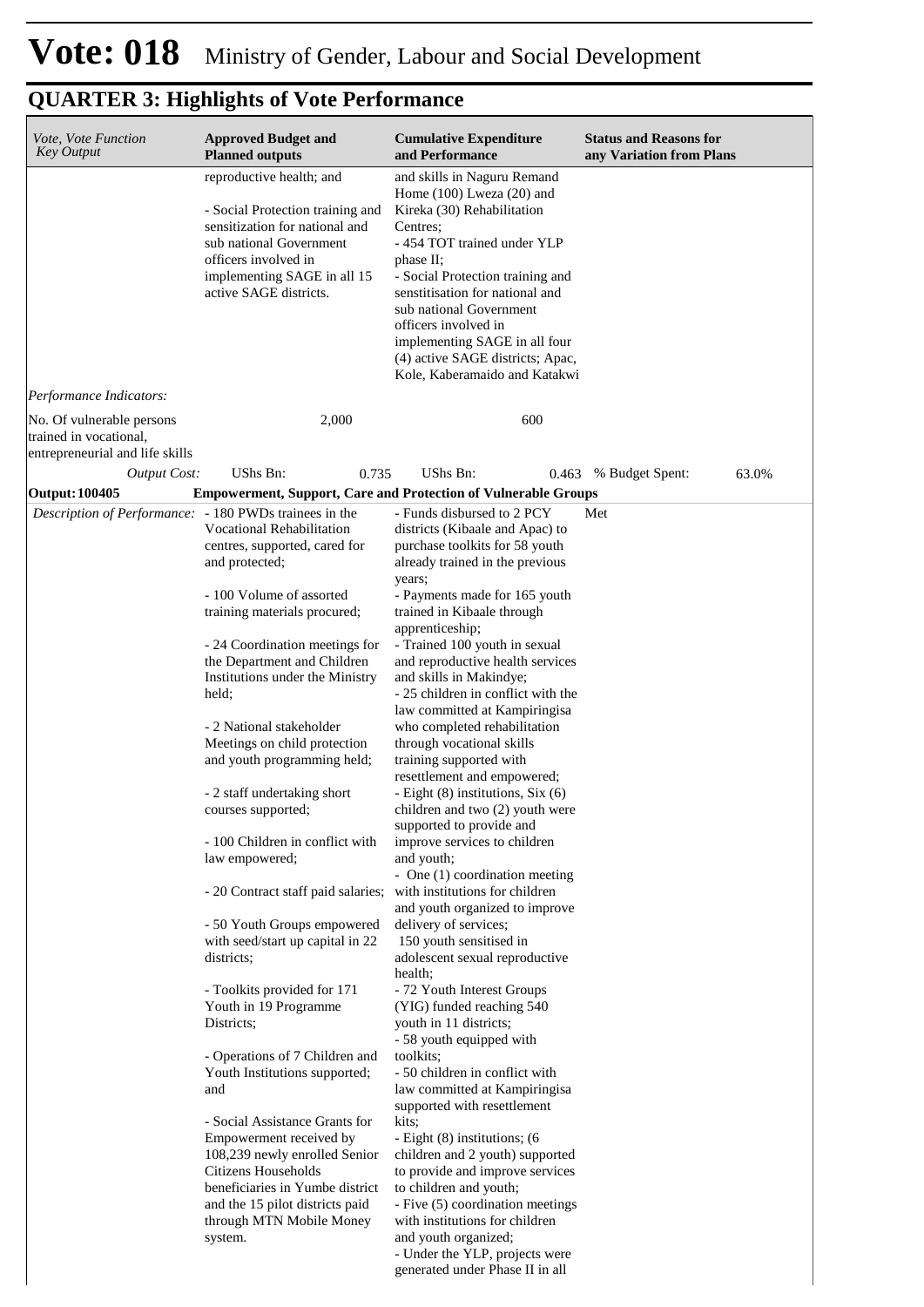| Vote, Vote Function                                  |                                                                                                                                                                                                                                                                                                                                                                                                                                                                                                                                                                           |                                                                                                                                                                                                                                                                                                                                                                                                                                                                                                                    | <b>Status and Reasons for</b>  |
|------------------------------------------------------|---------------------------------------------------------------------------------------------------------------------------------------------------------------------------------------------------------------------------------------------------------------------------------------------------------------------------------------------------------------------------------------------------------------------------------------------------------------------------------------------------------------------------------------------------------------------------|--------------------------------------------------------------------------------------------------------------------------------------------------------------------------------------------------------------------------------------------------------------------------------------------------------------------------------------------------------------------------------------------------------------------------------------------------------------------------------------------------------------------|--------------------------------|
| <b>Key Output</b>                                    | <b>Approved Budget and</b><br><b>Planned outputs</b>                                                                                                                                                                                                                                                                                                                                                                                                                                                                                                                      | <b>Cumulative Expenditure</b><br>and Performance                                                                                                                                                                                                                                                                                                                                                                                                                                                                   | any Variation from Plans       |
|                                                      |                                                                                                                                                                                                                                                                                                                                                                                                                                                                                                                                                                           | the 85 Districts and 15<br>municipalities. A total of 1,780<br>youth projects have been<br>received at the district level in<br>the various districts, of which<br>133 have been financed, 66 are<br>under review at MGLSD, 680<br>have been approved and ready<br>for submission to MGLSD,<br>while 901 are awaiting approval<br>of DTPC.<br>- Social Assistance Grant for<br>Empowerment received by<br>13,239 newly enrolled Senior<br>Citizens Households in Yumbe<br>paid through MTN Mobile<br>Money system. |                                |
| Performance Indicators:                              |                                                                                                                                                                                                                                                                                                                                                                                                                                                                                                                                                                           |                                                                                                                                                                                                                                                                                                                                                                                                                                                                                                                    |                                |
| Number of vulnerable                                 | 55                                                                                                                                                                                                                                                                                                                                                                                                                                                                                                                                                                        | 56                                                                                                                                                                                                                                                                                                                                                                                                                                                                                                                 |                                |
| groups supported and<br>empowered to participate     |                                                                                                                                                                                                                                                                                                                                                                                                                                                                                                                                                                           |                                                                                                                                                                                                                                                                                                                                                                                                                                                                                                                    |                                |
| and benefit from the                                 |                                                                                                                                                                                                                                                                                                                                                                                                                                                                                                                                                                           |                                                                                                                                                                                                                                                                                                                                                                                                                                                                                                                    |                                |
| development process                                  |                                                                                                                                                                                                                                                                                                                                                                                                                                                                                                                                                                           |                                                                                                                                                                                                                                                                                                                                                                                                                                                                                                                    |                                |
| No. of vulnerable<br>individuals supported           | 108,239                                                                                                                                                                                                                                                                                                                                                                                                                                                                                                                                                                   | 108239                                                                                                                                                                                                                                                                                                                                                                                                                                                                                                             |                                |
| No. Of vulnerable and                                | 530                                                                                                                                                                                                                                                                                                                                                                                                                                                                                                                                                                       | $\boldsymbol{0}$                                                                                                                                                                                                                                                                                                                                                                                                                                                                                                   |                                |
| marginalized groups                                  |                                                                                                                                                                                                                                                                                                                                                                                                                                                                                                                                                                           |                                                                                                                                                                                                                                                                                                                                                                                                                                                                                                                    |                                |
| accessed with seed/start-up<br>capital               |                                                                                                                                                                                                                                                                                                                                                                                                                                                                                                                                                                           |                                                                                                                                                                                                                                                                                                                                                                                                                                                                                                                    |                                |
| <b>Output Cost:</b>                                  | UShs Bn:<br>2.145                                                                                                                                                                                                                                                                                                                                                                                                                                                                                                                                                         | UShs Bn:                                                                                                                                                                                                                                                                                                                                                                                                                                                                                                           | 1.525 % Budget Spent:<br>71.1% |
| <b>Output: 100451</b>                                | Support to councils provided                                                                                                                                                                                                                                                                                                                                                                                                                                                                                                                                              |                                                                                                                                                                                                                                                                                                                                                                                                                                                                                                                    |                                |
| Description of Performance: - Autonomous Institution |                                                                                                                                                                                                                                                                                                                                                                                                                                                                                                                                                                           | - National Council for                                                                                                                                                                                                                                                                                                                                                                                                                                                                                             | Met                            |
|                                                      | (National Council for<br>Disability) supported with<br>Shs0.036bn and 0.800bn as<br>Wages and Non-Wage<br>Subventions to monitor<br>activities to the PWDs;<br>- National Council for Older<br>persons supported with 0.026bn<br>for its establishment;<br>- Two (2) Autonomous<br><b>Institutions (National Youth</b><br>Council and the National<br>Council for Children supported<br>with Shs0.259bn for Wage<br>Subvention and Shs1.146bn for<br>Non Wage Subvention; and<br>- Special Interest Groups (SIG)<br>and IGG supported from the<br>Youth Livelihood Grant. | Disability supported with<br>Shs0.036bn and 0.500bn as<br>Wages and Non-Wage<br>subvention to monitor activities<br>to the PWDs; and<br>- National Council for Older<br>persons supported with 0.026Bn<br>for its establishment.                                                                                                                                                                                                                                                                                   |                                |
| Performance Indicators:                              |                                                                                                                                                                                                                                                                                                                                                                                                                                                                                                                                                                           |                                                                                                                                                                                                                                                                                                                                                                                                                                                                                                                    |                                |
| No.of councils suppored                              | 3                                                                                                                                                                                                                                                                                                                                                                                                                                                                                                                                                                         | 4                                                                                                                                                                                                                                                                                                                                                                                                                                                                                                                  |                                |
| <b>Output Cost:</b>                                  | UShs Bn:<br>3.668                                                                                                                                                                                                                                                                                                                                                                                                                                                                                                                                                         | UShs Bn:<br>2.227                                                                                                                                                                                                                                                                                                                                                                                                                                                                                                  | 60.7%<br>% Budget Spent:       |
| <b>Output: 100452</b>                                |                                                                                                                                                                                                                                                                                                                                                                                                                                                                                                                                                                           | <b>Support to the Renovation and Maintenance of Centres for Vulnerable Groups</b>                                                                                                                                                                                                                                                                                                                                                                                                                                  |                                |
|                                                      | Description of Performance: - 1,950 children and youth in<br>Ministry Institutions provided<br>with food and non food items; -<br>710 in Naguru Remand Home,<br>139 in Fort Portal Remand<br>Home, 186 in Mbale Remand                                                                                                                                                                                                                                                                                                                                                    | - A total of 180 PWDS<br>equipped with skills;<br>- Training materials for teaching<br>carpentry, tailoring, crafts and<br>metal works procured for the<br>institutions of Lweza,                                                                                                                                                                                                                                                                                                                                  | Met                            |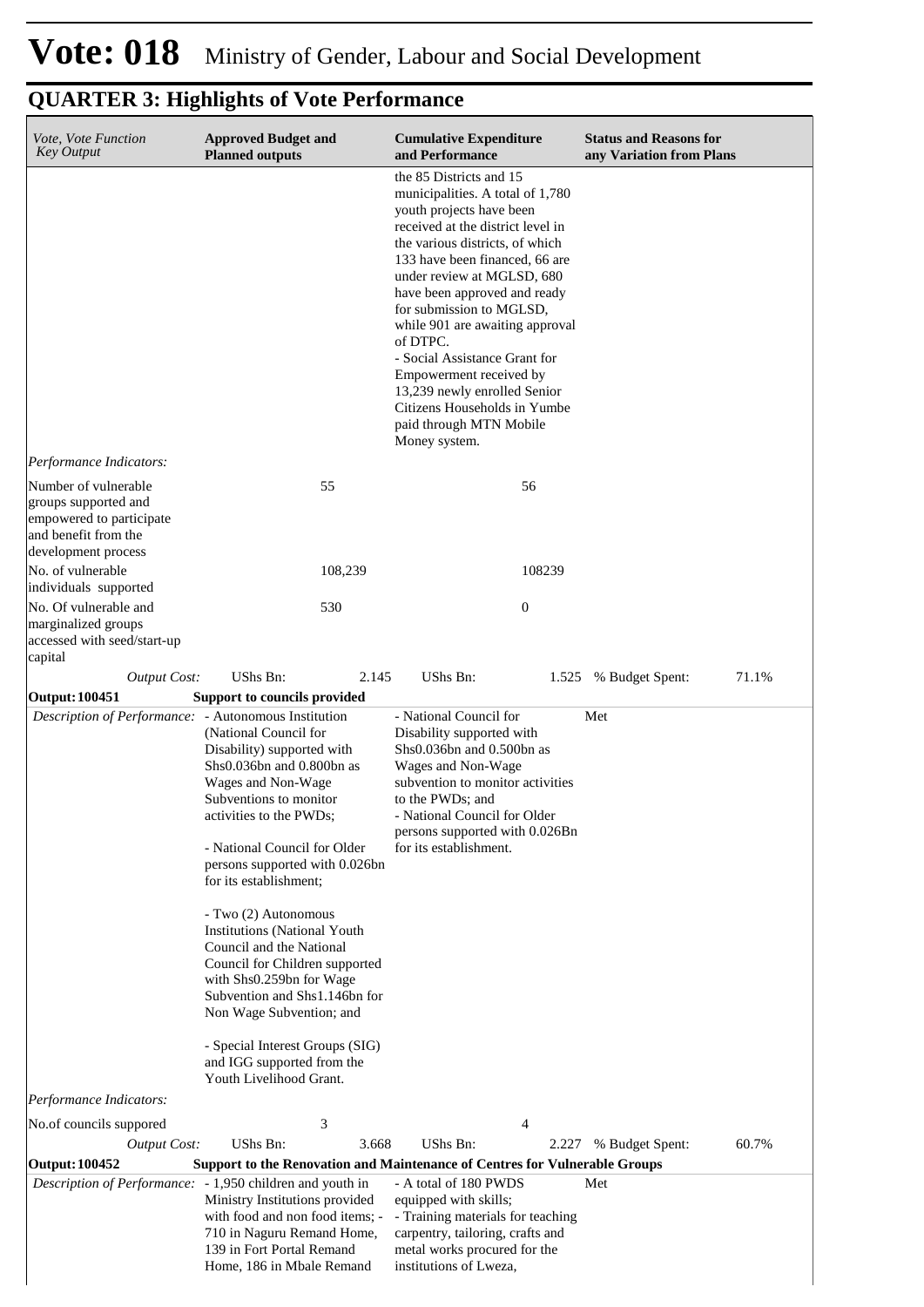| <b>Approved Budget and</b><br><b>Cumulative Expenditure</b><br><b>Status and Reasons for</b><br><b>Key Output</b><br><b>Planned outputs</b><br>and Performance<br>any Variation from Plans<br>Home, 100 in Arua Remand<br>Mpumudde, Kireka and Ocoko;<br>Home, 158 in Naguru<br>and<br>Reception Centre, 541 in<br>-100 Volumes of assorted<br>Kampiringisa National<br>training materials procured.<br>Rehabilitation Centre and 120<br>- A total of 1.236 children and<br>youth in Kobulin;<br>youth in Ministry Institutions<br>provided with food and non-<br>- 5 Children Institutions<br>food items;<br>- Completed the renovation of<br>maintained;<br>Kobulin Youth skills centre<br>- 170 PWDs Trainees in<br>(phase I); and<br>Ministry Institutions supported,<br>- Equipped Kobulin with office<br>furniture, training materials and<br>cared for and protected; and<br>kitchen ware and accessories.<br>- 100 Volumes of assorted<br>training materials procured.                                                                                     |             |  |  |  |  |       |  |  |  |
|--------------------------------------------------------------------------------------------------------------------------------------------------------------------------------------------------------------------------------------------------------------------------------------------------------------------------------------------------------------------------------------------------------------------------------------------------------------------------------------------------------------------------------------------------------------------------------------------------------------------------------------------------------------------------------------------------------------------------------------------------------------------------------------------------------------------------------------------------------------------------------------------------------------------------------------------------------------------------------------------------------------------------------------------------------------------|-------------|--|--|--|--|-------|--|--|--|
| Vote, Vote Function<br>UShs Bn:<br>0.733<br>UShs Bn:<br>67.2%<br><b>Output Cost:</b><br>0.492<br>% Budget Spent:<br><b>Vote Function Cost</b><br><b>UShs Bn:</b><br>8.252 UShs Bn:<br>5.366 % Budget Spent:<br>65.0%<br>Vote Function: 1049 Policy, Planning and Support Services<br>Output: 104951<br>Support to the street children activities<br>Description of Performance: - 1100 children and adults from - 1250 children and adults from Met<br>the Streets of Kampala City, and the Streets of Kampala City, and<br>other towns withdrawn and re-<br>other towns withdrawn and re-<br>settled; and<br>settled;<br>- Multi - Sectoral Strategy on<br>- Multi- Sectoral strategy on<br>Street Children implemented;<br>street children implemented; and and<br>- Salary for 5 Political<br>assistants' paid.<br>UShs Bn:<br>UShs Bn:<br>0.985<br>69.0%<br><b>Output Cost:</b><br>% Budget Spent:<br>0.679<br><b>Vote Function Cost</b><br><b>UShs Bn:</b><br>44.230 UShs Bn:<br>28.248 % Budget Spent:<br>63.9%<br>60.792 UShs Bn:<br>38.953 % Budget Spent: |             |  |  |  |  |       |  |  |  |
|                                                                                                                                                                                                                                                                                                                                                                                                                                                                                                                                                                                                                                                                                                                                                                                                                                                                                                                                                                                                                                                                    |             |  |  |  |  |       |  |  |  |
|                                                                                                                                                                                                                                                                                                                                                                                                                                                                                                                                                                                                                                                                                                                                                                                                                                                                                                                                                                                                                                                                    |             |  |  |  |  |       |  |  |  |
|                                                                                                                                                                                                                                                                                                                                                                                                                                                                                                                                                                                                                                                                                                                                                                                                                                                                                                                                                                                                                                                                    |             |  |  |  |  |       |  |  |  |
|                                                                                                                                                                                                                                                                                                                                                                                                                                                                                                                                                                                                                                                                                                                                                                                                                                                                                                                                                                                                                                                                    |             |  |  |  |  |       |  |  |  |
|                                                                                                                                                                                                                                                                                                                                                                                                                                                                                                                                                                                                                                                                                                                                                                                                                                                                                                                                                                                                                                                                    |             |  |  |  |  |       |  |  |  |
|                                                                                                                                                                                                                                                                                                                                                                                                                                                                                                                                                                                                                                                                                                                                                                                                                                                                                                                                                                                                                                                                    |             |  |  |  |  |       |  |  |  |
|                                                                                                                                                                                                                                                                                                                                                                                                                                                                                                                                                                                                                                                                                                                                                                                                                                                                                                                                                                                                                                                                    |             |  |  |  |  |       |  |  |  |
|                                                                                                                                                                                                                                                                                                                                                                                                                                                                                                                                                                                                                                                                                                                                                                                                                                                                                                                                                                                                                                                                    |             |  |  |  |  |       |  |  |  |
| <b>Cost of Vote Services:</b>                                                                                                                                                                                                                                                                                                                                                                                                                                                                                                                                                                                                                                                                                                                                                                                                                                                                                                                                                                                                                                      | $UShs Bn$ : |  |  |  |  | 64.1% |  |  |  |

*\* Excluding Taxes and Arrears*

In the current Quarter (Q4 FY2014/15) the Ministry received a cumulative total of Shs42.753Bn for Development, recurrent, Taxes and domestic Arrears showing an increase of Shs8.853Bn in nominal terms and 68.8% over the 3rd Quarter FY2014/15. The detail is as below:

-Total amount for wage Recurrent was Shs0.716Bn showing an increase of Shs0.117Bn in nominal values and 19.53% over 2nd Quarter

-Total amount for non-wage Recurrent was Shs3.303Bn showing a decrease of Shs0.852Bn in nominal values and 20.51% over 2nd Quarter

 -Total amount for the Domestic Development Budget was Shs8.603Bn showing a decrease of Shs0.737Bn in nominal values and 7.89% over 2nd Quarter. This shows a deceasing trend in the resources received by the Ministry.

The Ministry has a number of must and programmed expenditures which must be met within the current Quarter. The Must and Programmed expenditures of the Ministry include: Rent, Utilities, Stationery, subvention to Council (salary and operations), traditional leaders monthly allowance as well as the Human resource costs (Transport and Fuel for the entitled officers). By July the approved traditional leaders were 11 and were included in the Budget, however, the current approved Traditional Leaders are 14. The facilitation required is for 14 instead of 11. This will constrain the funding to other activities.

The total for the programmed and must expenditures is over 100% of the non-wage provision. This implies that the Ministry inevitably accumulated domestic arrears due the inadequate ceiling.

The Ministry celebrates national and internal days. These days are used for advocacy and passing on information to the communities. In the current quarter the Ministry has one international day (on 1st May 2015) which must be celebrated using insufficient resources. H.E The Present will be the chief guest. Enough resources are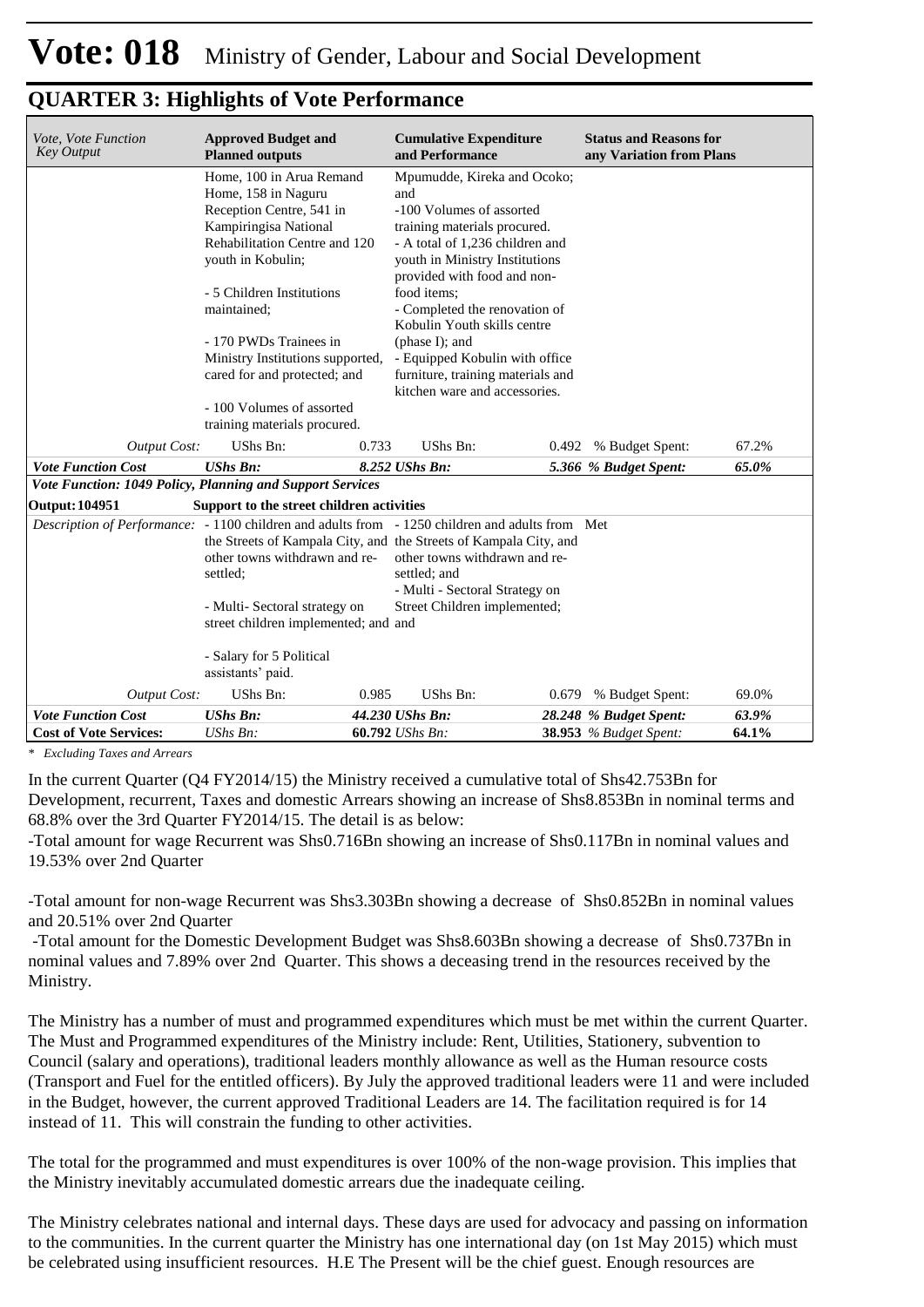# **Vote: 018** Ministry of Gender, Labour and Social Development

### **QUARTER 3: Highlights of Vote Performance**

required in preparation for the event.

The Ministry is implementing the Youth Livelihood Programme The projects for the youth have been approved and 90% of the projects are agricultural related and they require prompt funding because they are time and season bound. The Ministry, therefore, requires all the Programme funds in the next quarter to fit within the season.

 The challenges the Ministry met in the preparation of the report was related to the importation of the Excel salary figures into the Tool

| <b>Planned Actions:</b>                                                                                                                                                                                                                                     | <b>Actual Actions:</b>                                                                                                                                                                                                                                               | <b>Reasons for Variation</b> |
|-------------------------------------------------------------------------------------------------------------------------------------------------------------------------------------------------------------------------------------------------------------|----------------------------------------------------------------------------------------------------------------------------------------------------------------------------------------------------------------------------------------------------------------------|------------------------------|
| Vote: 018 Ministry of Gender, Labour and Social Development                                                                                                                                                                                                 |                                                                                                                                                                                                                                                                      |                              |
| Vote Function: 1001 Community Mobilisation and Empowerment                                                                                                                                                                                                  |                                                                                                                                                                                                                                                                      |                              |
| - Harmonize Community Mobilization<br>and Empowerment Function funds from<br>other sectors into Social Development<br>Sector to effectively carry out mobilisation<br>activities in local government                                                        | - Harmonize Community Mobilization<br>and Empowerment Function funds from<br>other sectors into Social Development<br>Sector to effectively carry out<br>mobilisation activities in local<br>government                                                              | Met                          |
| - Develop and implement a National<br>Citizenship Awareness Week on<br>Community Mobilization Functions to<br>massively carry out awareness campaigns;                                                                                                      | - Develop and implement a National<br><b>Citizenship Awareness Week on</b><br><b>Community Mobilization Functions to</b><br>massively carry out awareness<br>campaigns;                                                                                              | Met                          |
| Vote Function: 1002 Mainstreaming Gender and Rights                                                                                                                                                                                                         |                                                                                                                                                                                                                                                                      |                              |
| - Continue to integrate statistics activities<br>into the work plans submitted to<br>Development Partners for funding to<br>ensure collection of gender disaggregated<br>data for planning purposes                                                         | - Continued to integrate statistics<br>activities into the work plans submitted<br>to Development Partners for funding to<br>ensure collection of gender<br>disaggregated data for planning<br>purposes                                                              | Met                          |
| - Strengthen the GMSWG to oversee the<br>implementation of the gender<br>mainstreaming activities in other sectors.<br>The GMSWG will meet regularly to<br>discuss the reports from the Gender Focal<br>Point Officers attached to the different<br>sectors | - Strengthened the GMSWG to oversee<br>the implementation of the gender<br>mainstreaming activities in other<br>sectors. The GMSWG will meet<br>regularly to discuss the reports from the<br><b>Gender Focal Point Officers attached to</b><br>the different sectors | Met                          |
| Vote: 018 Ministry of Gender, Labour and Social Development                                                                                                                                                                                                 |                                                                                                                                                                                                                                                                      |                              |
| Vote Function: 1003 Promotion of Labour Productivity and Employment                                                                                                                                                                                         |                                                                                                                                                                                                                                                                      |                              |
| - Continue to lobby Development Partners<br>and other stakeholders to fund the<br>activities in the National Programme of<br>Action on Employment                                                                                                           | - Continued to lobby Development<br>Partners and other stakeholders to fund<br>the activities in the National<br><b>Programme of Action on Employment</b>                                                                                                            | Met                          |
| Vote Function: 1004 Social Protection for Vulnerable Groups                                                                                                                                                                                                 |                                                                                                                                                                                                                                                                      |                              |
| - Strengthen resource mobilisation to<br>expand social protection intervention in<br>all districts                                                                                                                                                          | - Strengthened resource mobilisation to<br>expand social protection intervention in<br>all districts (an additional Shs7Bn has<br>been received by the Ministry.                                                                                                     | Met                          |
| - Continue with regular review of the<br>social protection policies and programmes<br>to adequately include all the vulnerable<br>groups; and<br>- Strengthen skills development and<br>livelihood provision to youth                                       | - Continued with regular review of the<br>social protection policies and<br>programmes to adequately include all<br>the vulnerable groups; and<br>- Strengthened skills development and<br>livelihood provision to youth                                             | Met                          |
| Vote: 018 Ministry of Gender, Labour and Social Development                                                                                                                                                                                                 |                                                                                                                                                                                                                                                                      |                              |
| Vote Function: 1003 Promotion of Labour Productivity and Employment                                                                                                                                                                                         |                                                                                                                                                                                                                                                                      |                              |
| - Strengthen the collection of NTR<br>through registration and inspection of<br>workplaces and request for permission to<br>utilise NTR at source                                                                                                           | - Strengthened the collection of NTR<br>through registration and inspection of<br>workplaces and requested for<br>permission to utilise NTR at source                                                                                                                | Met                          |
| - Strengthen the collection of NTR<br>through registration and inspection of                                                                                                                                                                                | - Strengthened the collection of NTR<br>through registration and inspection of                                                                                                                                                                                       | Met                          |

| Table V2.2: Implementing Actions to Improve Vote Performance |
|--------------------------------------------------------------|
|--------------------------------------------------------------|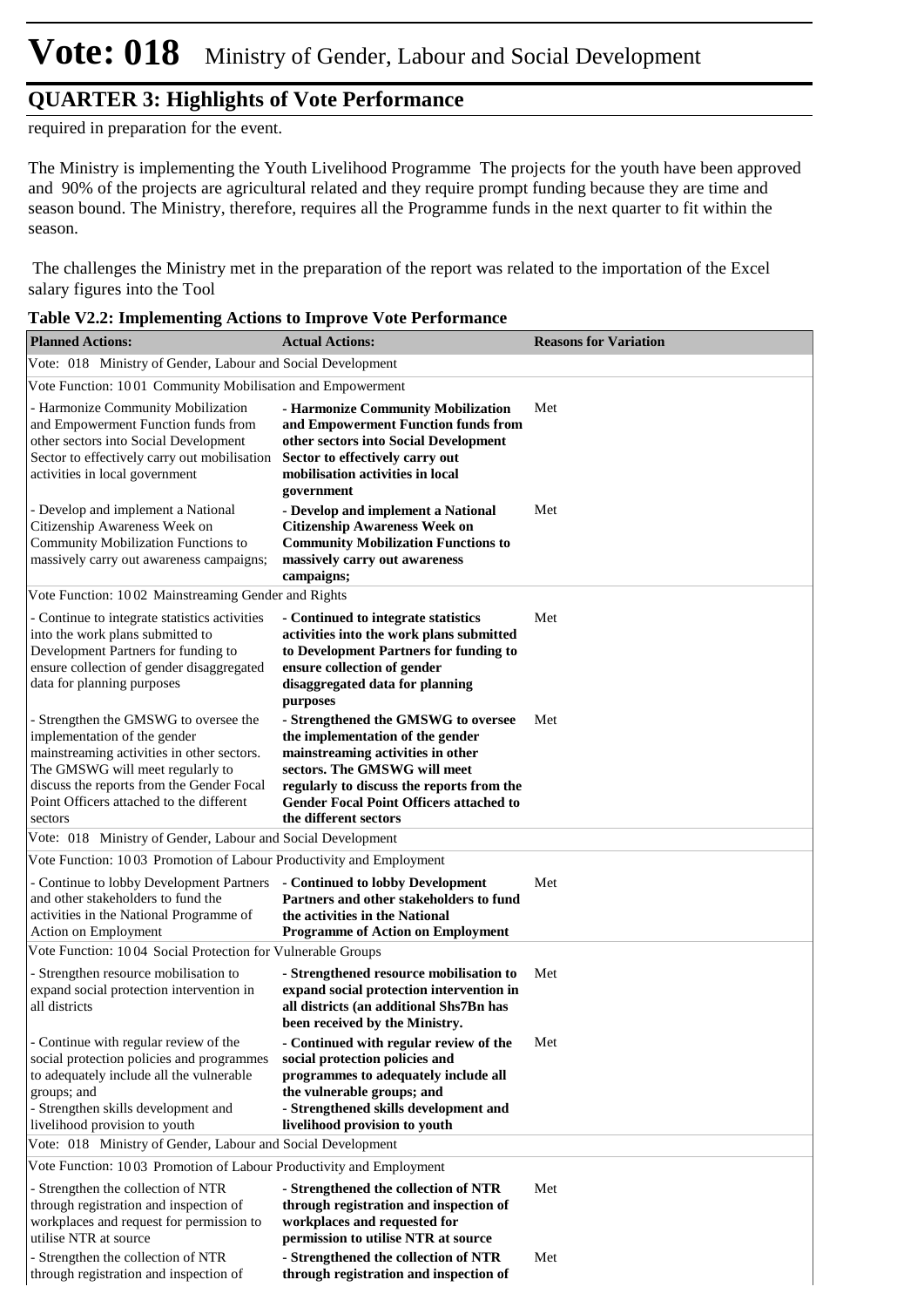# **Vote: 018** Ministry of Gender, Labour and Social Development

### **QUARTER 3: Highlights of Vote Performance**

| <b>Planned Actions:</b>                                                                                 | <b>Actual Actions:</b>   | <b>Reasons for Variation</b> |
|---------------------------------------------------------------------------------------------------------|--------------------------|------------------------------|
| workplaces and request for permission to workplaces and request for permission<br>utilise NTR at source | to utilise NTR at source |                              |

### *V3: Details of Releases and Expenditure*

*This section provides a comprehensive summary of the outputs delivered by the Vote and further details of Vote expenditures by Vote Function and Expenditure Item.*

#### **Table V3.1: GoU Releases and Expenditure by Output\***

| <b>Billion Uganda Shillings</b>                                                                     | <b>Approved Released</b><br><b>Budget</b> |       | Spent | $%$ GoU<br><b>Budget</b> | $%$ GoU<br><b>Budget</b> | $%$ GoU<br>Releases   |  |
|-----------------------------------------------------------------------------------------------------|-------------------------------------------|-------|-------|--------------------------|--------------------------|-----------------------|--|
| VF:1001 Community Mobilisation and Empowerment                                                      | 2.13                                      | 1.47  | 1.39  | Released<br>69.0%        | <i>Spent</i><br>65.1%    | <i>Spent</i><br>94.3% |  |
| Class: Outputs Provided                                                                             | 1.04                                      | 0.73  | 0.63  | 70.7%                    | 61.1%                    | 86.4%                 |  |
| 100101 Policies, Sector plans Guidelines and Standards on Community<br>Mobilisation and Empowerment | 0.53                                      | 0.40  | 0.33  | 73.9%                    | 62.0%                    | 83.9%                 |  |
| 100102 Advocacy and Networking                                                                      | 0.25                                      | 0.17  | 0.15  | 68.5%                    | 61.3%                    | 89.5%                 |  |
| 100104 Training, Skills Development and Training Materials                                          | 0.09                                      | 0.06  | 0.05  | 67.9%                    | 53.6%                    | 79.0%                 |  |
| 100105 Monitoring, Technical Support Supervision and Backstopping                                   | 0.17                                      | 0.11  | 0.10  | 65.0%                    | 61.7%                    | 94.9%                 |  |
| Class: Outputs Funded                                                                               | 1.09                                      | 0.74  | 0.75  | 67.5%                    | 68.9%                    | 102.1%                |  |
| 100151 Support to Traditional Leaders provided                                                      | 0.66                                      | 0.45  | 0.45  | 67.5%                    | 68.9%                    | 102.1%                |  |
| 100152 Support to National Library of Uganda (Development Project,<br>Wage and Non Wage Subvention) | 0.43                                      | 0.29  | 0.30  | 67.5%                    | 68.9%                    | 102.1%                |  |
| VF:1002 Mainstreaming Gender and Rights                                                             | 1.95                                      | 1.37  | 1.24  | 70.1%                    | 63.7%                    | 90.8%                 |  |
| Class: Outputs Provided                                                                             | 0.86                                      | 0.61  | 0.54  | 70.8%                    | 62.3%                    | 87.9%                 |  |
| 100201 Policies, Guidelines and Standards for mainstreaming Gender &<br>Other Social Dev't Concerns | 0.45                                      | 0.32  | 0.31  | 69.8%                    | 68.5%                    | 98.1%                 |  |
| 100202 Advocacy and Networking                                                                      | 0.26                                      | 0.19  | 0.14  | 73.5%                    | 52.1%                    | 70.9%                 |  |
| 100204 Capacity building for Gender and Rights Equality and Equity                                  | 0.15                                      | 0.10  | 0.09  | 69.1%                    | 61.4%                    | 88.9%                 |  |
| Class: Outputs Funded                                                                               | 1.08                                      | 0.75  | 0.70  | 69.5%                    | 64.8%                    | 93.2%                 |  |
| 100251 Support to National Women's Council and the Kapchorwa<br>Women Development Group             | 1.08                                      | 0.75  | 0.70  | 69.5%                    | 64.8%                    | 93.2%                 |  |
| VF:1003 Promotion of Labour Productivity and Employment                                             | 4.23                                      | 3.06  | 2.71  | 72.4%                    | 64.1%                    | 88.5%                 |  |
| Class: Outputs Provided                                                                             | 3.04                                      | 2.33  | 2.11  | 76.9%                    | 69.5%                    | 90.4%                 |  |
| 100301 Policies, Laws, Regulations and Guidelines on Employment<br>and Labour Productivity          | 1.13                                      | 0.85  | 0.87  | 74.9%                    | 77.0%                    | 102.7%                |  |
| 100302 Inspection of Workplaces and Investigation on violation of<br>labour standards               | 0.76                                      | 0.61  | 0.56  | 80.3%                    | 73.3%                    | 91.2%                 |  |
| 100304 Settlement of Complaints on Non-Observance of Working<br>Conditions                          | 0.01                                      | 0.00  | 0.00  | 51.8%                    | 60.9%                    | 117.5%                |  |
| 100305 Arbitration of Labour Disputes (Industrial Court)                                            | 0.35                                      | 0.29  | 0.14  | 80.8%                    | 40.6%                    | 50.2%                 |  |
| 100306 Training and Skills Development                                                              | 0.15                                      | 0.09  | 0.10  | 59.6%                    | 65.4%                    | 109.7%                |  |
| 100307 Advocacy and Networking                                                                      | 0.63                                      | 0.49  | 0.43  | 78.5%                    | 69.0%                    | 87.9%                 |  |
| Class: Outputs Funded                                                                               | 0.09                                      | 0.06  | 0.06  | 67.8%                    | 65.1%                    | 96.1%                 |  |
| 100351 Contribution to Membership of International Organisations<br>(ILO, ARLAC, EAC, OPCW)         | 0.09                                      | 0.06  | 0.06  | 67.8%                    | 65.1%                    | 96.1%                 |  |
| Class: Capital Purchases                                                                            | 1.10                                      | 0.67  | 0.54  | 60.5%                    | 49.0%                    | 81.0%                 |  |
| 100375 Purchase of Motor Vehicles and Other Transport Equipment                                     | 0.87                                      | 0.52  | 0.39  | 60.0%                    | 45.2%                    | 75.4%                 |  |
| 100376 Purchase of Office and ICT Equipment, including Software                                     | 0.05                                      | 0.03  | 0.03  | 66.2%                    | 66.9%                    | 101.0%                |  |
| 100377 Purchase of Specialised Machinery & Equipment                                                | 0.19                                      | 0.11  | 0.12  | 61.5%                    | 62.1%                    | 101.1%                |  |
| VF:1004 Social Protection for Vulnerable Groups                                                     | 8.25                                      | 5.85  | 5.37  | 70.9%                    | <b>65.0%</b>             | 91.7%                 |  |
| Class: Outputs Provided                                                                             | 3.85                                      | 2.79  | 2.65  | 72.3%                    | 68.7%                    | 95.0%                 |  |
| 100401 Policies, Guidelines, Laws, Regulations and Standards on<br>Vulnerable Groups                | 0.40                                      | 0.33  | 0.32  | 84.7%                    | 81.1%                    | 95.7%                 |  |
| 100402 Advocacy and Networking                                                                      | 0.30                                      | 0.22  | 0.17  | 71.0%                    | 57.2%                    | 80.5%                 |  |
| 100403 Monitoring and Evaluation of Programmes for Vulnerable<br>Groups                             | 0.27                                      | 0.19  | 0.16  | 69.5%                    | 60.6%                    | 87.2%                 |  |
| 100404 Training and Skills Development                                                              | 0.74                                      | 0.52  | 0.46  | 71.3%                    | 63.0%                    | 88.4%                 |  |
| 100405 Empowerment, Support, Care and Protection of Vulnerable<br>Groups                            | 2.15                                      | 1.52  | 1.53  | 71.0%                    | 71.1%                    | 100.2%                |  |
| Class: Outputs Funded                                                                               | 4.40                                      | 3.07  | 2.72  | 69.6%                    | 61.8%                    | 88.7%                 |  |
| 100451 Support to councils provided                                                                 | 3.67                                      | 2.57  | 2.23  | 70.2%                    | 60.7%                    | 86.5%                 |  |
| 100452 Support to the Renovation and Maintenance of Centres for<br>Vulnerable Groups                | 0.73                                      | 0.49  | 0.49  | 67.0%                    | 67.2%                    | 100.3%                |  |
| VF:1049 Policy, Planning and Support Services                                                       | 44.23                                     | 29.18 | 28.25 | 66.0%                    | 63.9%                    | 96.8%                 |  |
| Class: Outputs Provided                                                                             | 8.52                                      | 6.18  | 5.72  | 72.6%                    | 67.1%                    | 92.4%                 |  |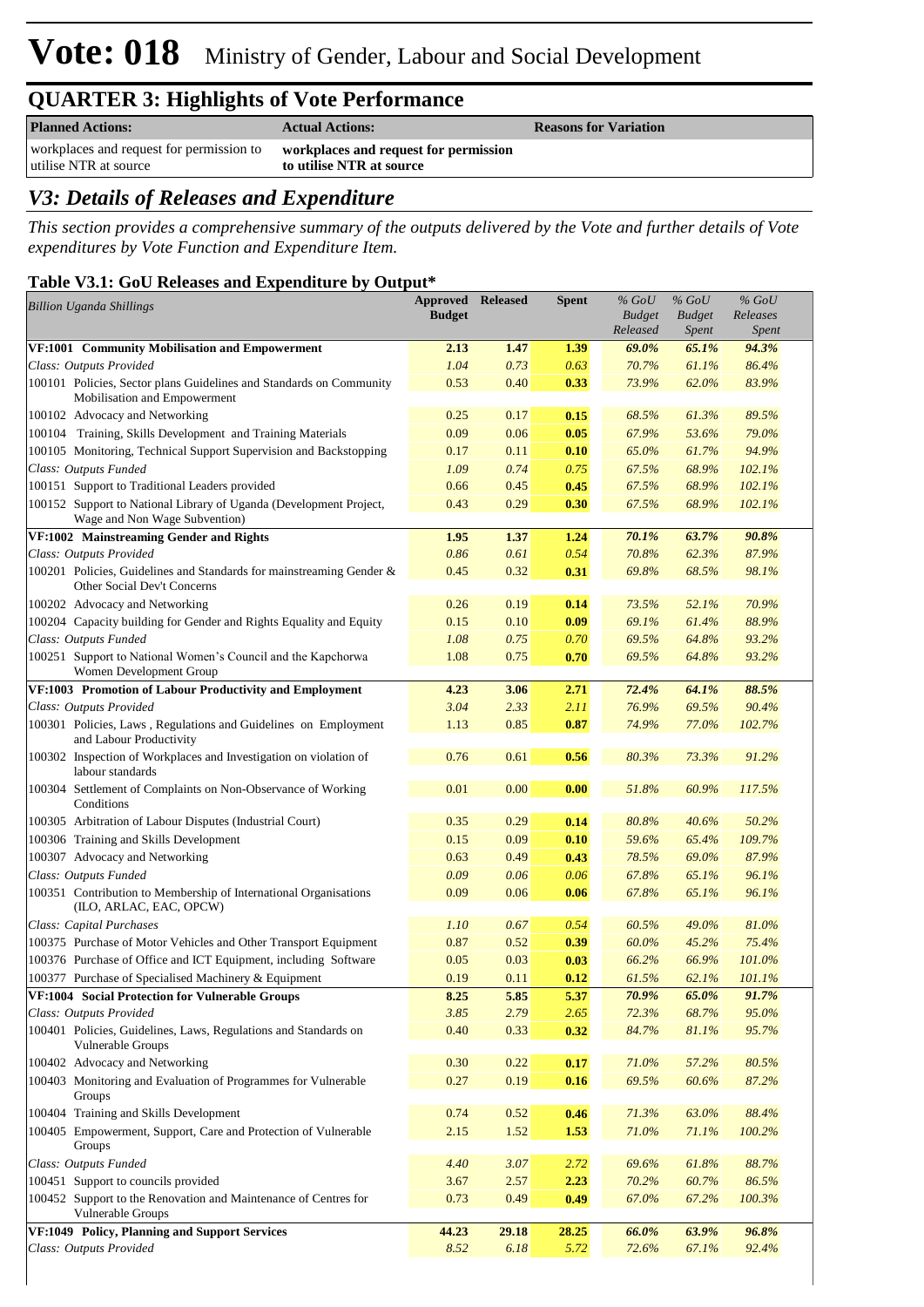# **Vote: 018** Ministry of Gender, Labour and Social Development

### **QUARTER 3: Highlights of Vote Performance**

| 3.86  | 2.88  | 2.64  | 74.6% | 68.3% | 91.5%     |
|-------|-------|-------|-------|-------|-----------|
| 3.95  | 2.83  | 2.59  | 71.7% | 65.5% | 91.4%     |
| 0.71  | 0.47  | 0.49  | 66.0% | 68.8% | 104.1%    |
| 31.59 | 20.91 | 21.00 | 66.2% | 66.5% | 100.5%    |
| 0.99  | 0.66  | 0.68  | 66.7% | 69.0% | 103.4%    |
| 30.61 | 20.25 | 20.33 | 66.2% | 66.4% | $100.4\%$ |
| 4.12  | 2.09  | 1.53  | 50.8% | 37.1% | 73.1%     |
| 2.44  | 1.15  | 1.01  | 47.2% | 41.4% | 87.6%     |
| 1.13  | 0.79  | 0.41  | 69.7% | 36.2% | 51.9%     |
| 0.05  | 0.02  | 0.03  | 34.0% | 58.2% | 171.1%    |
| 0.20  | 0.04  | 0.03  | 21.5% | 12.9% | 59.8%     |
| 0.29  | 0.09  | 0.05  | 29.9% | 18.1% | 60.4%     |
| 60.79 | 40.93 | 38.95 | 67.3% | 64.1% | 95.2%     |
|       |       |       |       |       |           |

*\* Excluding Taxes and Arrears*

#### **Table V3.2: 2015/16 GoU Expenditure by Item**

| <b>Billion Uganda Shillings</b>                            | <b>Approved</b><br><b>Budget</b> | <b>Releases</b> | <b>Expend-</b><br>iture | % Budged<br><b>Released</b> | % Budget<br><b>Spent</b> | %Releases<br>Spent |
|------------------------------------------------------------|----------------------------------|-----------------|-------------------------|-----------------------------|--------------------------|--------------------|
| <b>Output Class: Outputs Provided</b>                      | 17.31                            | 12.65           | 11.65                   | 73.1%                       | 67.3%                    | 92.1%              |
| 211101 General Staff Salaries                              | 2.45                             | 1.93            | 1.84                    | 78.6%                       | 74.8%                    | 95.2%              |
| 211102 Contract Staff Salaries (Incl. Casuals, Temporary)  | 2.21                             | 1.77            | 1.54                    | 80.1%                       | 69.7%                    | 87.0%              |
| 211103 Allowances                                          | 2.84                             | 1.99            | 2.03                    | 70.0%                       | 71.4%                    | 101.9%             |
| 212101 Social Security Contributions                       | 0.26                             | 0.20            | 0.06                    | 75.6%                       | 23.9%                    | 31.6%              |
| 213002 Incapacity, death benefits and funeral expenses     | 0.04                             | 0.03            | 0.02                    | 77.9%                       | 46.5%                    | 59.6%              |
| 221001 Advertising and Public Relations                    | 0.28                             | 0.20            | 0.22                    | 74.1%                       | 80.1%                    | 108.1%             |
| 221002 Workshops and Seminars                              | 0.74                             | 0.49            | 0.47                    | 65.4%                       | 63.8%                    | 97.6%              |
| 221003 Staff Training                                      | 0.08                             | 0.05            | 0.05                    | 63.5%                       | 64.8%                    | 102.1%             |
| 221005 Hire of Venue (chairs, projector, etc)              | 0.10                             | 0.07            | 0.05                    | 67.6%                       | 55.2%                    | 81.7%              |
| 221007 Books, Periodicals & Newspapers                     | 0.03                             | 0.02            | 0.02                    | 65.0%                       | 69.2%                    | 106.4%             |
| 221008 Computer supplies and Information Technology (IT)   | 0.03                             | 0.02            | 0.01                    | 71.0%                       | 52.2%                    | 73.6%              |
| 221009 Welfare and Entertainment                           | 0.27                             | 0.19            | 0.17                    | 70.7%                       | 64.5%                    | 91.3%              |
| 221011 Printing, Stationery, Photocopying and Binding      | 0.69                             | 0.44            | 0.28                    | 64.3%                       | 41.0%                    | 63.8%              |
| 221012 Small Office Equipment                              | 0.00                             | 0.00            | 0.00                    | 65.0%                       | 35.9%                    | 55.2%              |
| 221016 IFMS Recurrent costs                                | 0.06                             | 0.04            | 0.04                    | 66.4%                       | 69.4%                    | 104.5%             |
| 221020 IPPS Recurrent Costs                                | 0.03                             | 0.02            | 0.00                    | 65.9%                       | 19.4%                    | 29.4%              |
| 222001 Telecommunications                                  | 0.14                             | 0.10            | 0.08                    | 67.0%                       | 55.9%                    | 83.4%              |
| 222002 Postage and Courier                                 | 0.02                             | 0.01            | 0.01                    | 75.4%                       | 36.7%                    | 48.6%              |
| $223003$ Rent – (Produced Assets) to private entities      | 2.43                             | 1.62            | 1.69                    | 66.5%                       | 69.4%                    | 104.3%             |
| 223004 Guard and Security services                         | 0.17                             | 0.12            | 0.10                    | 72.1%                       | 58.0%                    | 80.4%              |
| 223005 Electricity                                         | 0.12                             | 0.08            | 0.08                    | 66.5%                       | 69.4%                    | 104.3%             |
| 223006 Water                                               | 0.12                             | 0.08            | 0.08                    | 66.5%                       | 69.4%                    | 104.3%             |
| 225001 Consultancy Services- Short term                    | 0.02                             | 0.08            | 0.11                    | 514.5%                      | 752.8%                   | 146.3%             |
| 225002 Consultancy Services-Long-term                      | 0.00                             | 0.06            | 0.10                    | N/A                         | N/A                      | 172.6%             |
| 227001 Travel inland                                       | 1.82                             | 1.41            | 1.19                    | 77.5%                       | 65.5%                    | 84.6%              |
| 227002 Travel abroad                                       | 0.60                             | 0.40            | 0.39                    | 67.1%                       | 63.8%                    | 95.1%              |
| 227004 Fuel, Lubricants and Oils                           | 0.71                             | 0.47            | 0.41                    | 66.9%                       | 58.8%                    | 87.8%              |
| 228002 Maintenance - Vehicles                              | 0.28                             | 0.21            | 0.11                    | 73.9%                       | 37.9%                    | 51.2%              |
| 228003 Maintenance – Machinery, Equipment & Furniture      | 0.00                             | 0.00            | 0.00                    | 80.8%                       | 28.7%                    | 35.6%              |
| 282103 Scholarships and related costs                      | 0.75                             | 0.54            | 0.46                    | 71.5%                       | 60.8%                    | 85.1%              |
| <b>Output Class: Outputs Funded</b>                        | 38.26                            | 25.53           | <u>25.24</u>            | 66.7%                       | 66.0%                    | 98.9%              |
| 262201 Contributions to International Organisations (Capit | 0.09                             | 0.06            | 0.06                    | 67.8%                       | 65.1%                    | 96.1%              |
| 263106 Other Current grants (Current)                      | 0.73                             | 0.49            | 0.49                    | 67.0%                       | 67.2%                    | 100.3%             |
| 263206 Other Capital grants (Capital)                      | 32.01                            | 21.33           | 21.01                   | 66.6%                       | 65.6%                    | 98.5%              |
| 264101 Contributions to Autonomous Institutions            | 4.11                             | 2.75            | 2.78                    | 67.0%                       | 67.6%                    | 100.9%             |
| 264102 Contributions to Autonomous Institutions (Wage S)   | 0.66                             | 0.45            | 0.45                    | 67.5%                       | 67.5%                    | 100.0%             |
| 264103 Grants to Cultural Institutions/ Leaders            | 0.66                             | 0.45            | 0.45                    | 67.5%                       | 68.9%                    | 102.1%             |
| <b>Output Class: Capital Purchases</b>                     | 6.17                             | 3.36            | 2.48                    | 54.4%                       | 40.1%                    | 73.7%              |
| 231004 Transport equipment                                 | 2.00                             | 1.31            | 0.80                    | 65.5%                       | 40.1%                    | 61.2%              |
| 231005 Machinery and equipment                             | 0.28                             | 0.16            | 0.18                    | 57.5%                       | 62.3%                    | 108.3%             |
| 231006 Furniture and fittings (Depreciation)               | 0.27                             | 0.08            | 0.05                    | 29.5%                       | 18.9%                    | 63.9%              |
| 231007 Other Fixed Assets (Depreciation)                   | 0.03                             | 0.01            | 0.00                    | 34.0%                       | 9.7%                     | 28.6%              |